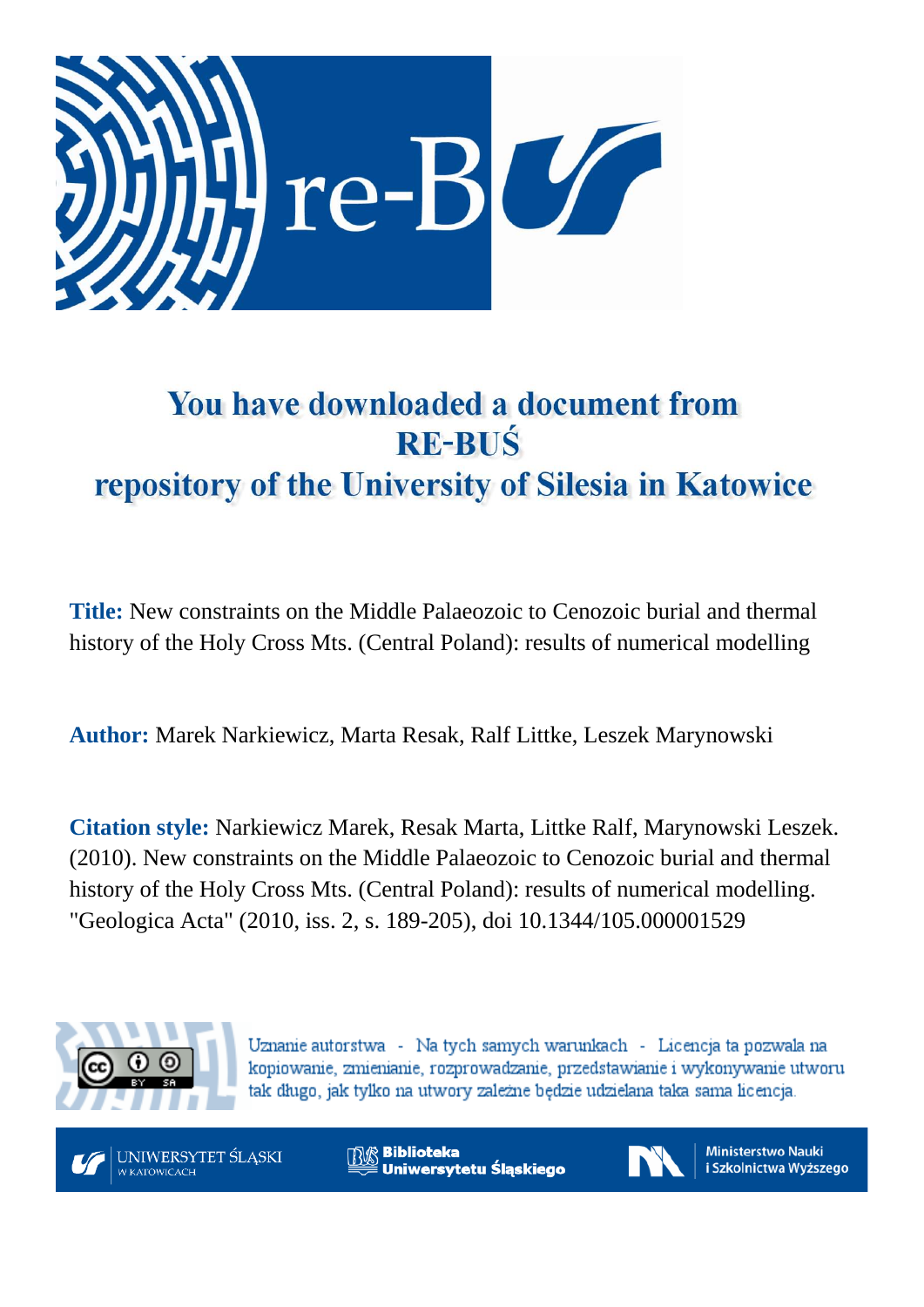## **New constraints on the Middle Palaeozoic to Cenozoic burial and thermal history of the Holy Cross Mts. (Central Poland): results from numerical modelling**

M. NARKIEWICZ  $\frac{|11|}{M}$ . RESAK  $\frac{|21|}{M}$ . LITTKE  $\frac{|21|}{M}$  and L. MARYNOWSKI  $\frac{|31|}{M}$ 

**11 Polish Geological Institute** Rakowiecka, 4, 00-975 Warszawa, Poland. E-mail: Marek.Narkiewicz@pgi.gov.pl

121 Institute of Geology and Geochemistry of Petroleum and Coal, RWTH Aachen University Lochnerstrasse, 4-20, 52056 Aachen, Germany

> **131 Department of Earth Sciences, Silesian University** Bedzińska, 60, 42-200 Sosnowiec, Poland

## $A$ **BSTRACT** $\vdash$

A 1-D burial-thermal modelling was performed using data from two borehole sections representative of the central part of the Holy Cross Mts. area. This area is located in the axial part of the Permian-Mesozoic Mid-Polish Trough that was inverted during the latest Cretaceous-Paleocene. The modelling involved different variants of restored stratigraphy of eroded Carboniferous to Cretaceous strata, whereas calibration was based on samples from cored Middle-Upper Devonian sediments. The modelling results are consistent with the assumption of a Variscan (Carboniferous-Early Permian) heat flow elevated up to 80 mWm-2, which is further confirmed by independent regional evidence. The zone of increased thermal maturity in the Devonian may be partly accounted for by a thicker Carboniferous section (by ca. 500 m) compared to previous estimates. Two variants of the post-Carboniferous geohistory were analysed. The variant of a thinner Permian-Mesozoic section, implying lower magnitude of the Late Cretaceous-Paleogene inversion, allows more realistic assumptions regarding heat flow distribution through time, including the possibility to incorporate an elevated Variscan heat flow. The alternative scenario, assuming deeper burial, generally lower heat flow and smaller Carboniferous thickness, is regarded as less probable. The accepted variant of the Permian-Mesozoic burial history implies that the total post-Carboniferous burial in the study area was on the order of 2000-2500 metres rather than 3000-3500 metres. The respective Upper Cretaceous thickness could have been 400 to 500 m instead of ca. 1000 m, whereas the Late Cretaceous-Paleogene inversion more likely started in the Santonian than in the late Maastrichtian. Consequently, the preferred magnitude of total inversion was on the order of 2500 m.

*KEYWORDS* **Basin modelling. subsidence. Heat flow. tectonic inversion. Holy Cross Mountains.**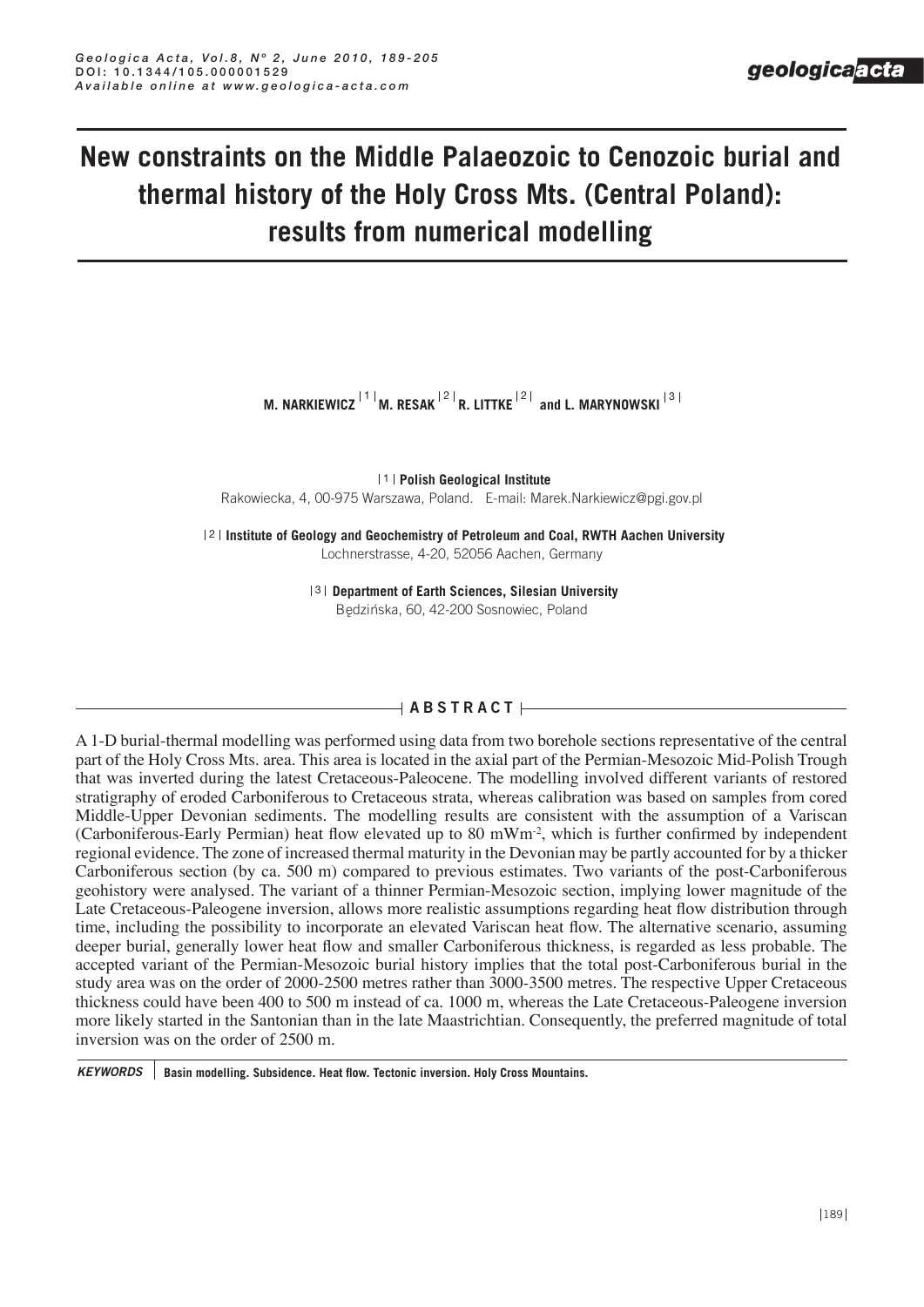## **iNtroDUCtioN**

Classical outcrops of the Holy Cross Mountains (HCM) are among a few areas in Central Europe exposing a nearly complete succession of Phanerozoic strata. The long-studied Palaeozoic sections are of a key importance to understand the complex Phanerozoic development of the region bordering the East European Craton to the southwest (Dadlez et al., 1994; Lamarche et al., 1999; Pharaoh, 1999; Belka et al., 2002; Nawrocki et al., 2007). In the central part of the HCM area the Permian to Carboniferous strata are partly preserved in subordinate synclinal units whereas the unconformable Permian-Mesozoic succession is almost completely eroded (Fig. 1). At the same time, the interpolations of stratigraphy and lithofacies based on data from the Mesozoic outcrops surrounding the Palaeozoic core are hypothetical due to a complex regional variability in the depositional architecture and subsidence patterns (e.g. Kutek and Głazek, 1972; Hakenberg and Świdrowska, 1997; Lamarche et al., 1998). Therefore, the post-Devonian subsidence development of the HCM is poorly constrained and consequently the magnitude of Variscan and, particularly,

latest Cretaceous-Paleogene inversion are disputable (Kutek, 2001; Lamarche et al., 2003b).

This study was designed to test, by means of numerical basin 1-D modelling, alternative variants of subsidence and uplift history of the HCM area from the Devonian to Recent in order to constrain quantitatively the amount of burial and ensuing inversion. Such an approach is intimately connected with a question of thermal history which is another debatable issue in the regional literature (Belka, 1990; Marynowski et al., 2002; Poprawa et al., 2005). Therefore, during the modelling procedure we evaluated also different scenarios of thermal evolution controlling the observed levels of thermal maturity in the Devonian and Permian-Mesozoic rocks.

## **reGioNaL settiNG aND oUtLiNe oF GeoLoGiCaL eVoLUtioN**

During the Devonian to Carboniferous, the HCM area was a part of the Variscan foreland, situated ca. 100 km



**inset** map **shows the location of the studied Holy Cross Mts. area (box) against the major regional units in Poland. the Mid-Polish swell is outlined by the sub-Upper Cretaceous subcrops; dark grey - sub-Permian-Cenozoic subcrops. the sub-Cenozoic geological map (Dadlez et al., 2000) shows the location of the studied borehole sections kowala 1 and Janczyce i, and the lines of palinspastic cross-sections (i-i, ii-ii; kutek and Głazek, 1972) discussed in the text.** FIGURE 1 | The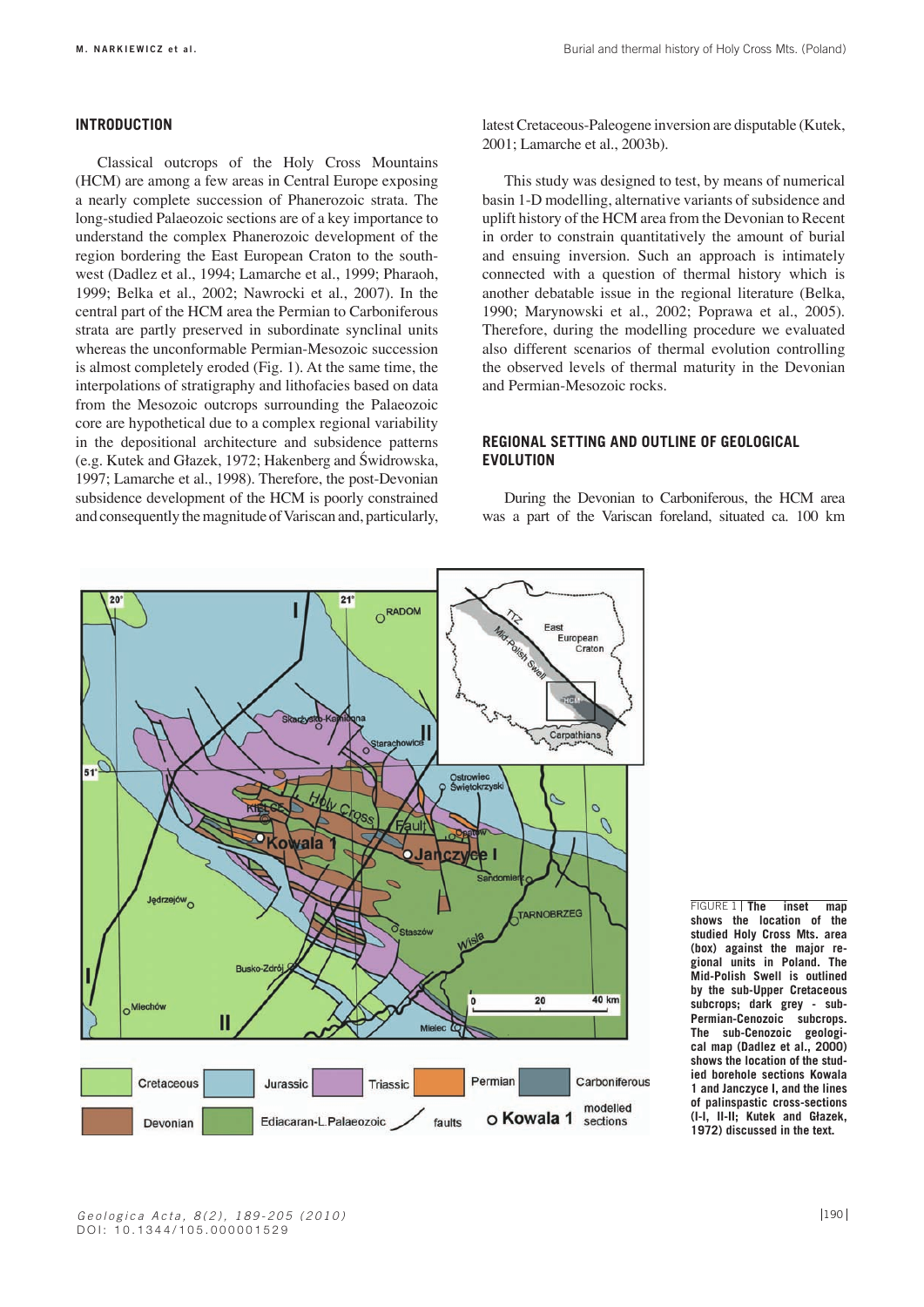east of the front of a thrust and fold belt (Dadlez et al., 1994; Narkiewicz, 2007). The investigated sections are located in the southern region of the HCM, south of the Holy Cross Fault (Fig. 1). This area underwent slow, gradually decreasing subsidence during the Devonian to Early Carboniferous (Narkiewicz, 2007). Sedimentary fill comprises up to 200 metres of Lower Devonian clastics overlain by about 1000 m of Middle to Upper Devonian shallow-water carbonates and deeper-shelf marly deposits (Szulczewski, 1995). These grade upwards into the Tournaisian to mid-Viséan black cherty shales (Zaręby Beds) with a local development of depositional gaps and Tournaisian condensed marly deposits (Radlin Beds) in the areas of former Upper Devonian reef complexes. The upper Viséan Lechówek Beds are characterised by an admixture of silty to fine sandy greywacke material in shaly strata (Żakowa and Migaszewski, 1995). The minimum primary thickness of the Lower Carboniferous is estimated at ca. 300 to 800 metres, and is rather poorly constrained due to repeated erosion and a lack of continuous sections. It is interpreted that the southern HCM region was uplifted near the transition from the Early to Late Carboniferous (cf. Narkiewicz, 2007). Later on, it underwent faulting and folding in a generally transpressive regime of the main inversion-phase in the late Westphalian-Stephanian (Lamarche et al., 2003a).

The Variscan unconformity, truncating different Lower to Upper Palaeozoic rocks, is overlain by a discontinuous cover of up to 200 m thick Permian (mostly Zechstein) sediments which mark the onset of the Late Permian-Mesozoic subsidence. The Zechstein is developed as nearshore to slightly deeper-marine facies succession (Kowalczewski and Rup, 1989) lacking thick evaporites typical for the Permian Basin depocenter north-west of the HCM area. It should be stressed that the Late Permian to Early Triassic extensional structures in the HCM area are not compatible with large-scale rift-type deformations (Kutek and Głazek, 1972; Lamarche et al., 1998). The magmatic phenomena of that age were not observed as well.

The Mesozoic succession, investigated mainly along the SW and N margins of the HCM area, comprises 2 to 3.5 kilometres of epicontinental deposits. They range from continental clastics (partly Lower and Upper Triassic, Lower Jurassic), to marginal marine facies (upper part of the Lower Triassic, Middle and Upper Triassic; Middle Jurassic, Lower Cretaceous), to open marine shelf carbonates of the Middle Triassic, Upper Jurassic and Upper Cretaceous (summarized in Marek and Pajchlowa, 1997; Dadlez et al., 1998). The sedimentation was punctuated by several minor erosional and(or) nondepositional events, attributed to socalled early and late Cimmerian tectonic phases (Kutek and Głazek, 1972; Głazek and Kutek, 1976). The former events are represented by minor unconformities at the Keuper-Rhaetian, Rhaetian-Liassic, and Liassic-Bathonian boundaries. The late Cimmerian movements are thought to be responsible for unconformities and associated gaps spanning the late Tithonian-?early Berriasian, and the later Early Cretaceous, preceding the late Albian transgression. The tectonic deformations connected with those events are generally insignificant and localized (Jaroszewski, 1972), whereas the associated erosion is minor relative to the preserved depositional record. Moreover, the sedimentary record becomes as a rule more complete towards the Palaeozoic core of the HCM, and thicknesses of individual stratigraphic units increase in that direction as well (Kutek and Głazek, 1972; Głazek and Kutek, 1976). This observation is consistent with the concept that the HCM area was part of the Mid-Polish Trough (Kutek and Głazek, 1972) which formed the NW-SE striking depocenter of the Permian-Mesozoic Polish Basin (Dadlez et al., 1995).

In the latest Cretaceous-Paleocene the HCM area underwent inversion along with other segments of the Mid-Polish Trough, to become the Mid-Polish Swell (see the inset map in Fig. 1). According to some authors (Kutek and Głazek, 1972; Hakenberg and Świdrowska, 1998) the inversion started during late Maastrichtian after a period of increased Late Cretaceous subsidence and sediment accumulation. Kutek (2001) postulated that the incipient uplift started probably in the late Senonian (?Maastrichtian) while the main uplift took place in the Paleocene. Recently, Świdrowska et al. (2008) interpret the onset of inversion during the early Maastrichtian. An opposite view assumes that the axial parts of the Mid-Polish Trough underwent inversion already since the Coniacian (Dadlez and Marek, 1997; see also Krzywiec, 2007, Krzywiec et al., 2009). A similar approach is adopted by Dadlez et al. (1998) who indicate a much thinner Upper Cretaceous in the present HCM. According to the latter authors also the total primary Permian to Mesozoic thickness in the HCM segment of the Mid-Polish Trough was lower than that assumed by Kutek and Głazek (1972). Consequently, the estimate of the inversion (=erosion) magnitude based on the interpretations given in Dadlez et al. (1998) is ca. 2500 metres, in contrast with 3000 to 3500 metres implied by the palinspastic restoration by Kutek and Głazek (1972).

Since neither Paleogene nor Neogene deposits have been encountered in the central parts of the Holy Cross Mts. it is generally assumed that the area in question underwent continuous erosion during the Cenozoic (Kutek and Głazek, 1972; Jarosiński et al., 2009). In the late Miocene, the HCM landmass formed a limit to the marine basin of the Carpathian Foredeep in the south. Thus, the present Palaeozoic outcrops of the HCM (see Fig. 1) developed as a cumulative effect of 1) relatively rapid erosion related to Late Cretaceous-Paleogene inversion and 2) prolonged, gradual denudation which has been taking place since the Eocene.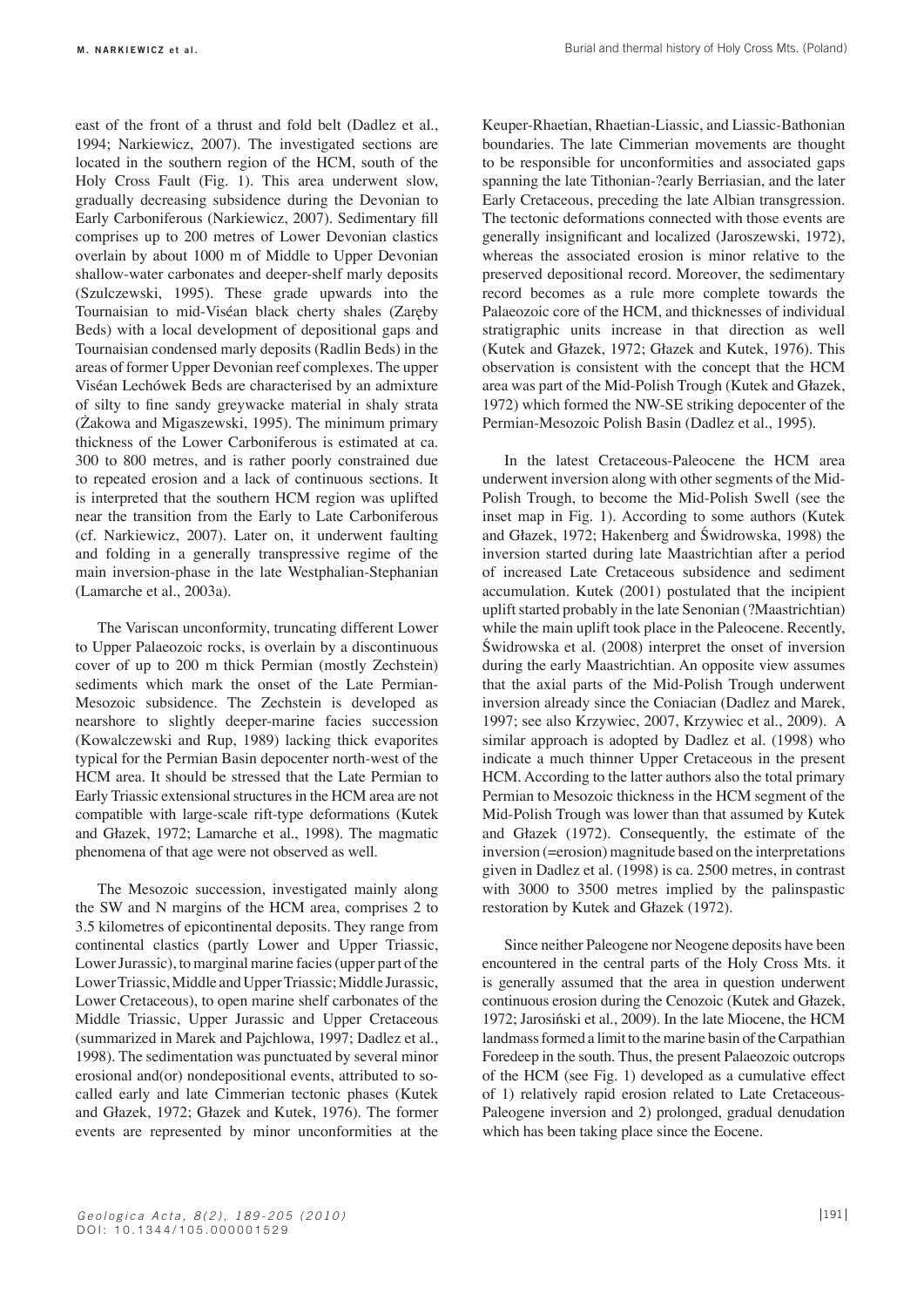## **iNPUt Data**

The present modelling was performed on two boreholes, more than 1 km deep, located in the southern region of the HCM (Fig. 1). Kowala 1 section comprises a complete fully cored Devonian succession while Janczyce I section lacks the Lower Devonian and upper Famennian parts (Fig. 2). Kowala 1 represents overall higher magnitude of the Permian-Mesozoic subsidence the rate of which is regionally dimnishing south-eastwards (Kutek and Głazek, 1972; Dadlez et al., 1998), i.e. towards the location of the Janczyce I. At the same time Janczyce I is located in the belt of increased thermal maturity of the Devonian as compared to the Kowala 1 setting (Belka, 1990; Marynowski, 1999). The sections are also representative of different Early Carboniferous palaeogeographic settings as Kowala 1 is located close to the Late Devonian-Early Carboniferous palaeoelevation (Szulczewski et al., 1996) while Janczyce I displays increased sediment-thicknesses in a more subsiding, shelf-basinal area.

## **Stratigraphy**

The input data on the lower part of the modelled sections, marked by thicker vertical lines in the Fig. 2, were derived from direct observations of cores. The lithology and stratigraphy of the Devonian in the Kowala 1 section was described by Romanek and Rup (1990), and in the Janczyce I by Narkiewicz and Olkowicz-Paprocka (1983), Narkiewicz (1991), and Matyja and Narkiewicz (1995). The former section comprises 3 metres of the Tournaisian conformably overlying Famennian, whereas in the latter, the uppermost Famennian, estimated here at ca. 50 m, is missing below the thin Quaternary cover.

The stratigraphic input data on the eroded parts of the sections, including Carboniferous to Mesozoic, was based on different published sources. The Lower Carboniferous stratigraphy and lithology (Fig. 2) was restored using the regional data compiled by Żakowa and Migaszewski (1995). The estimates are better constrained for Kowala 1 than for Janczyce I due to better exposures and more refined stratigraphy in the south-western HCM as compared with the eastern area (Belka et al., 1996; Szulczewski et al., 1996).

The missing Permian-Mesozoic stratigraphy of the restored sections (Fig. 2) was based on two alternative interpretations: by Kutek and Głazek (1972), variant KG in Fig. 2, and by Dadlez et al. (1998), marked as variant A. The interpretations represent two contrasting approaches to the problem of the post-Variscan subsidence. Kutek and Głazek (1972) generally assume gradual increase of the subsidence rates toward the central part of HCM (=axial part of the Mid Polish Trough). On the other hand, Dadlez et al. (1998) give more conservative palaeothickness estimates in successive stratigraphic units, following earlier publications of the Polish Geological Institute (Marek, 1988; Marek and Pajchlowa, 1997).

Kutek and Głazek (1972) based their interpretations on palinspastic restoration of a palaeothickness of particular stratigraphic units in three cross-sections calibrated by deep boreholes situated north and south of the Palaeozoic core of HCM. The input data for the KG variant of the post-Carboniferous stratigraphy of the Kowala 1 borehole was calculated by an interpolation between cross-sections I-I and II-II (located in Fig. 1). In order to obtain the data for the Janczyce I we projected the borehole section on the closely located II-II cross-section.

The palaeogeographic atlas by Dadlez et al. (1998) includes interpreted sediment-thicknesses and lithology in a form of palaeothickness maps (mainly for the units of a series rank), and the lithofacies maps for narrower stratigraphic intervals. We constructed synthetic restored sections for the variant A by reading respective palaeothickness values and relevant lithofacies from the successive maps.

The stratigraphic schemes employed in both sources of data are directly comparable. The only significant difference is the inclusion of the Lower Keuper (= upper Ladinian) into the Röt-Muschelkalk complex by Dadlez et al. (1998), whereas this unit was combined into the Keuper-Rhaetian unit by Kutek and Głazek (1972). In most cases, the thickness of individual stratigraphic units by Kutek and Głazek (1972) is larger than that given by Dadlez et al. (1998). Two exceptions are the Upper Jurassic which is thinner by ca. 20 % (Kowala 1), and the Liassic which was interpreted by Kutek and Głazek (1972) as 40 m (Kowala 1) and 110 m (Janczyce I), in contrast with, respectively, 500 m and 600 m by Dadlez et al. (1998; Plate 36). Such a large Liassic thickness was obtained by interpolation based on a poorly constrained stratigraphy in a single well (A.Feldman-Olszewska, pers. comm., 2008). This thickness is also incompatible with the results of the palaeotectonic analysis of the SE segment of the Mid-Polish Trough (Hakenberg and Świdrowska, 1997; cf. also Świdrowska et al., 2008). The estimates by Kutek and Głazek (1972) are more reasonable in view of available data, and as such were exceptionally included also in variant A.

The early Cimmerian erosional episodes mentioned in the preceding chapter were not taken into account in the restored Mesozoic stratigraphy (Fig. 2) as their record is localized and quantitatively insignificant for the present considerations. In the KG scenario we assumed only a single erosional event in the late Tithonian (Kutek and Głazek, 1972) responsible for the erosion of ca. 100 m of middle Kimmeridgian to lower Tithonian. The stratigraphic gap comprising Hauterivian to mid Albian was interpreted as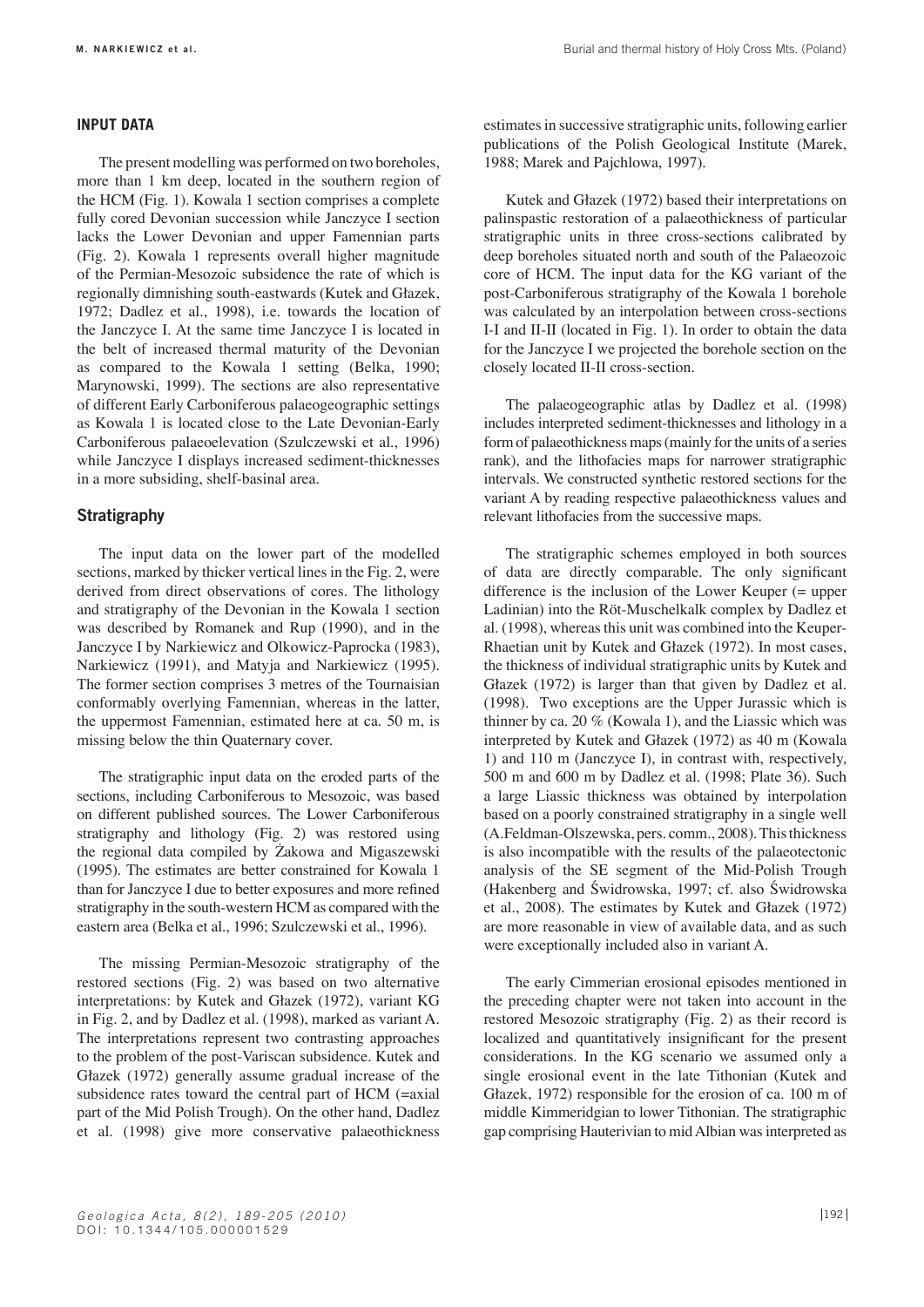

**actual (thick vertical lines) and reconstructed stratigraphy of the kowala 1 and Janczyce i well sections showing two variants of the eroded Permian-Mesozoic - after kutek and Głazek (1972; kG) and Dadlez et al. (1998; a). Numbers in circles refer to the following stratigraphic boundaries: 1) Lower/Middle Keuper (= Carnian/Rhaetian); 2) Zareby Beds/Lechówek Beds (= Tournaisian/ lower Brigantian); 3) top lower Berriasian; 4) top Coniacian. abbreviations: raD= radlin Beds, za= zareby Beds. Letters in stratigraphic columns denote intercalations in the background lithology indicated by the pattern: a= anhydrite, d= dolomite, l= limestone, m= marl, s= sandstone, sh= shale, st= siltstone. opoka is the regional term for the calcareous rock rich in authigenic silica of organic origin. FIGURE 2 | Actual**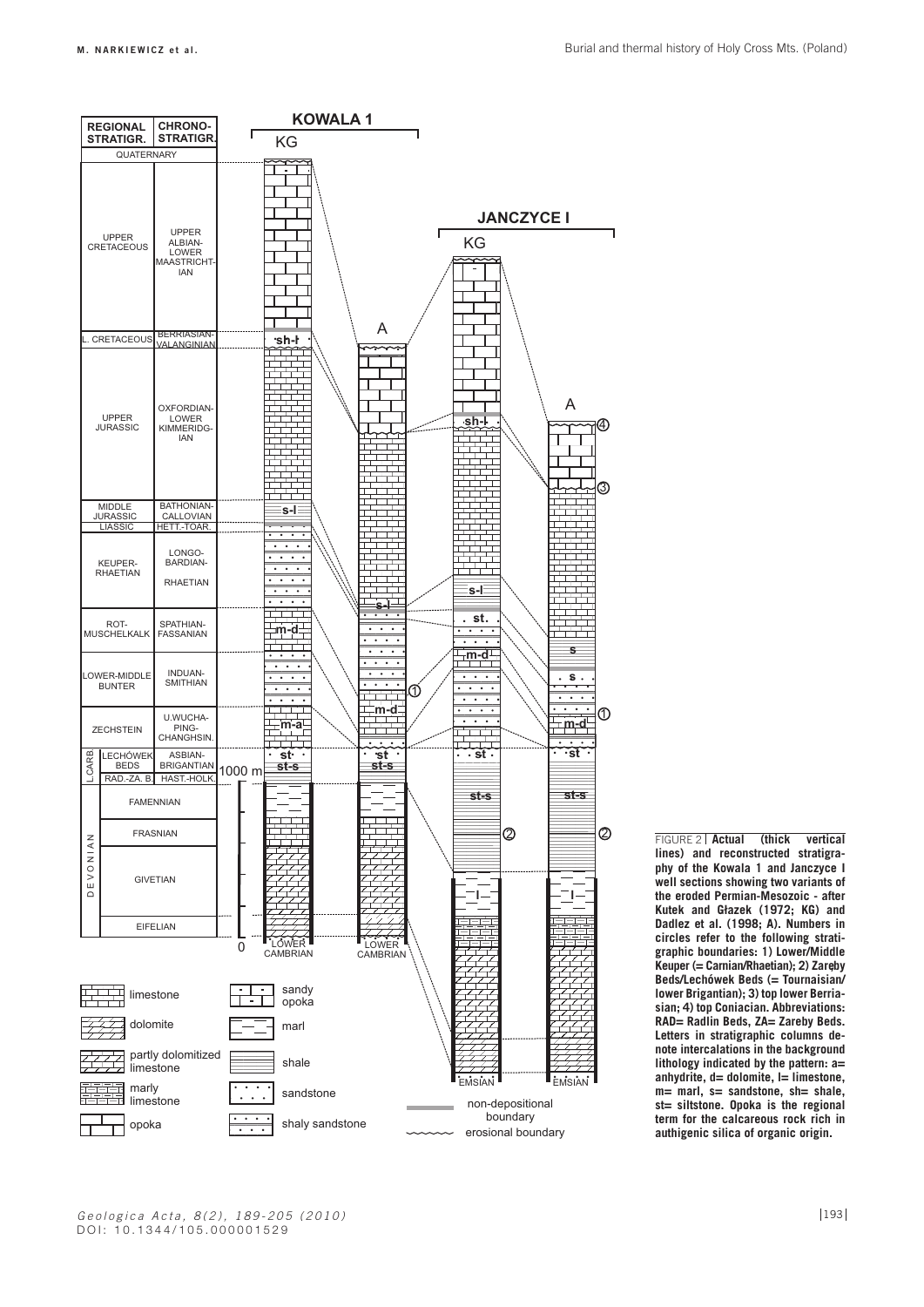a non-depositional hiatus. In variant A, Dadlez et al. (1998) interpreted a continuous sedimentation until Hauterivian. Consequently, the erosion spanning Barremian to mid Albian could have removed ca. 200 m of middle Kimmeridgian to Hauterivian sediments. In both variants the Lower-Middle Jurassic boundary is interpreted as a non-depositional surface spanning Aalenian-Bajocian times.

According to variant KG the Upper Cretaceous palaeothickness is as high as 1070 m and 990 m for the Kowala 1 and Janczyce I sections, respectively, while variant A assumes much smaller thicknesses (550 m and 400 m, respectively). The cross-sections restored by Kutek and Głazek (1972) do not include the Maastrichtian. However, they assume that the Late Cretaceous sedimentation continued until the early Maastrichtian and was then interrupted by the onset of inversion-related uplift. Consequently, a rather conservative eroded thickness of the Maastrichtian (100 m) was here assumed in the KG variant. Dadlez et al. (1998) interpreted the continuous Late Cretaceous subsidence until the Coniacian resulting in 500 m (Kowala 1) and 400 m (Janczyce I) of sediments. From the Santonian onwards, either reduced latest Cretaceous sedimentation (50 m; Kowala 1) or erosional regime (Janczyce I) is assumed in variant A.

Basing on the observations from the Pomeranian (NW) segment of the MPS (Resak et al., 2008) we can safely assume that the magnitude of erosion directly related to the inversion considerably exceeded the later, post-Paleocene denudation. For the purposes of the present modelling we had to ascribe certain magnitudes to both the erosional stages, based on poorly constrained interpretations. We assumed that the syn-inversion erosion is responsible for the removal of the entire Permian-Mesozoic succession in the case of the Kowala 1, which implies ca. 3700 m and 2500 m of inversion magnitude according to KG and A scenarios, respectively. For the sake of consistency we assumed the same numbers for the Janczyce I sections, which implies that ca. 500 m of the Lower Carboniferous was additionally eroded there.

## **Present-day heat flow**

The present heat flow values were interpolated from a map of surface heat flow in Poland (Karwasiecka and Bruszewska, 1997). The respective values are: 46.4 mWm-2 for Kowala 1 and 49.5 mWm-2 for the Janczyce I well.

## **Thermal maturity data**

The dataset employed for calibration (Table 1) comprised vitrinite reflectance (VR) values by Marynowski (1998). The data included nine values based on direct measurements (VRr). The remaining 15 values were calculated from the organic geochemical index MDR,

applying the equation proposed by Radke and Willsch (1994). For several samples both measured and calculated (VRc) data were used.

The data for the Janczyce I borehole are based on core samples covering the entire Devonian succession although in a rather non-uniform manner mainly due to unfavourable lithology. In the Kowala 1 borehole fewer core-based values were available. Therefore we additionally used the data for two samples from the exposures located within a radius of 1 km from the borehole itself: Kowala Quarry and Sitkówka Kowala Quarry. As the stratigraphic position of the samples is well constrained they could be correlated with the borehole section (Table 1).

## **MoDeLLiNG ProCeDUres**

Temperature and burial history of two investigated boreholes was modelled using PetroMod 10.0 software (1-D modelling). By means of this computer program a sequence of events that took place during basin evolution can be reconstructed starting from the oldest one. Each

#### **1998, Ph. D. thesis) Vitrinite reflectance data used for calibration (Marynowski,**  TABLE 1

| <b>Stratigraphy</b>            | Depth (m) | %VRr     | %VRcalc |
|--------------------------------|-----------|----------|---------|
| Janczyce I                     |           |          |         |
| Famennian                      | 52.0      | 0.72     | 0.63    |
| Famennian                      | 73.7      | 0.85     | 0.64    |
| Famennian                      | 137.4     | $0.82^a$ | 0.74    |
| Famennian                      | 229.7     | 0.86     | 0.81    |
| Givetian                       | 481.7     |          | 0.84    |
| Givetian                       | 705.1     | 0.99     | 1.12    |
| Givetian                       | 1011.0    |          | 0.71    |
| Eifelian                       | 1239.3    | 1.15     | 2.34    |
| Kowala 1                       |           |          |         |
| Famennian                      | 39.8      | 0.55     | 0.55    |
| b<br>Famennian                 | 110.0     | 0.53     | 0.58    |
| Frasnian                       | 318.8     |          | 0.68    |
| Givetian/Frasnian <sup>c</sup> | 410.0     | 0.63     | 0.61    |
| Givetian                       | 633.2     |          | 0.62    |
| Givetian                       | 732.5     |          | 0.68    |
| Eifelian                       | 955.5     |          | 0.64    |

%VRr - measured value

%VRcalc - calculated value based on the geochemical maturity index MDR (Radke and Willsch, 1994)

<sup>a</sup> - based on an insufficient number of measurements

<sup>b</sup> - Kowala Quarry

c - Sitkówka Kowala Quarry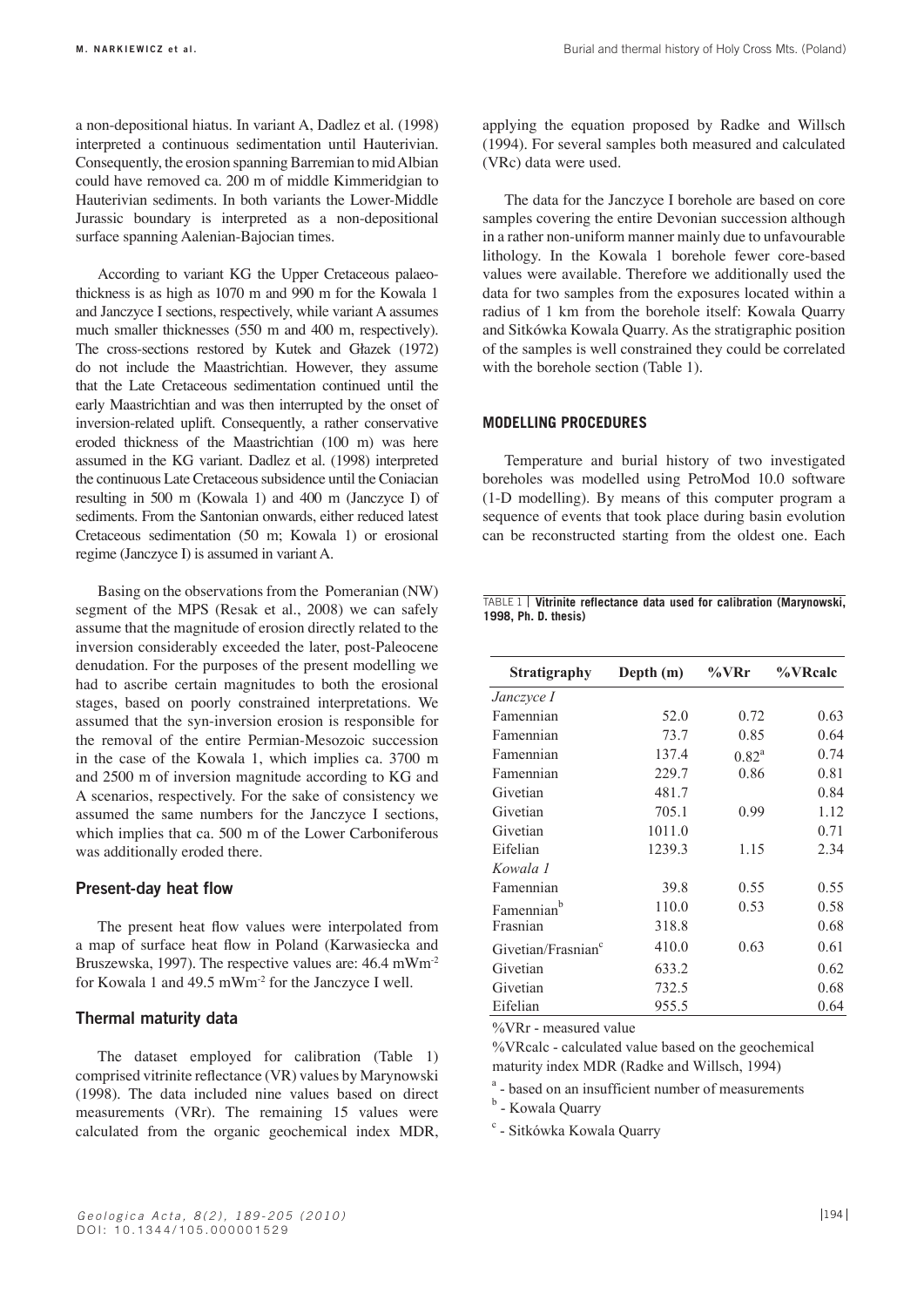event is described as a layer having particular thickness, lithology and deposition time given in Ma. For any eroded layer the time of erosion must be additionally defined. General principles of basin modelling can be found in Welte et al. (1997) while the detailed procedures and algorithms are described by Hantschel and Kauerauf (2008).

Two alternative sequences of events (variants A and KG) were modelled for each studied borehole section (Fig. 2). As a time framework we followed the Geologic Time Scale by Gradstein et al. (2004). Table 2 summarizes the petrophysical parameters of the particular lithological types included in our stratigraphic input data (compare Fig. 2). As petrophysical data from core measurements was not available for the studied wells, we employed the respective parameters for the corresponding rock types from the PetroMod database.

The temperature at the top and the bottom of the sediment fill was calculated by applying for subsequent time steps sediment-water interface temperatures (based on the time-latitude diagram by Wygrala, 1989) at the top of the section and heat flow values (in mWm-2) at the base. The vitrinite reflectance evolution was modelled according to the Sweeney and Burnham (1990) algorithm.

In testing different heat-flow scenarios we took into account previous interpretations of the thermal history of the HCM area. Generally speaking, two alternative views have been proposed so far. Most authors (Belka, 1990; Marynowski, 1999; Narkiewicz, 2002) envision elevated Variscan, i.e. Carboniferous and, partly Permian, heat flow superimposed on steady low thermal regime similar to the present one. Conversely, Poprawa et al. (2005) proposed that the heat flow was constant and equal to the recent one throughout the Late Palaeozoic to Mesozoic, with superimposed Carboniferous-Permian and Late Jurassic episodes of localized hot-fluids circulation. They concluded that the assumption of elevated Variscan heat flow is not necessary to explain observed maturity of the Palaeozoic rocks.

## **MoDeLLiNG resULts**

The results will be reported separately for the Kowala 1 and Janczyce I wells, which represent, respectively, higher and lower Permian-Mesozoic subsidence rates, regardless whether A or KG variant is assumed. Nevertheless, the difference in the amount of post-Carboniferous overburden cannot account for the patterns of organic maturity in the Devonian, which display opposite trends, i.e. increased values in the Janczyce I relative to the Kowala 1 (Belka, 1990; Marynowski, 1999; Table 1). Therefore, other factors were also taken into account, namely regional heat-flow variability through time, and, for the Janczyce I section, changes of the Carboniferous sediment thickness and

#### TABLE 2 **Petrophysical properties of lithotypes applied in modelling.** TABLE 2 **Petrophysical properties of lithotypes applied in modelling.**

| Lithology                                     | <b>Density</b><br>$\left[\mathrm{kg/m^3}\right]$ | Compressibility<br>$[1e-7/kPa]$ |       | <b>Thermal</b><br>Conductivity<br>[W/mK] |               | <b>Heat Capacity</b><br>[cal/gK] |             |
|-----------------------------------------------|--------------------------------------------------|---------------------------------|-------|------------------------------------------|---------------|----------------------------------|-------------|
|                                               |                                                  | min.                            | max.  | $20^{\circ}$                             | $100^{\circ}$ | $20^{\circ}$                     | $100^\circ$ |
| limestone                                     | 2710.0                                           | 10                              | 150   | 2.83                                     | 2.56          | 0.195                            | 0.223       |
| dolomite                                      | 2836.0                                           | 10                              | 250   | 3.81                                     | 3.21          | 0.202                            | 0.229       |
| partly dolomitized limestone                  | 2773.0                                           | 10                              | 200   | 3.32                                     | 2.88          | 0.199                            | 0.226       |
| marly limestone                               | 2707.0                                           | 10                              | 300   | 2.63                                     | 2.41          | 0.201                            | 0.235       |
| interbedded limestones, marls and dolomites   | 2720.3                                           | 10                              | 239   | 2.87                                     | 2.58          | 0.197                            | 0.226       |
| interbedded limestones, marls and anhydrites  | 2717.1                                           | 9.1                             | 372.4 | 2.85                                     | 2.57          | 0.197                            | 0.227       |
| marls with limestone interbeds                | 2698.5                                           | 10                              | 545   | 2.53                                     | 2.34          | 0.202                            | 0.235       |
| opoka (silica-rich limestone)                 | 2693.4                                           | 18                              | 748   | 2.79                                     | 2.52          | 0.194                            | 0.225       |
| sandy opoka                                   | 2689.1                                           | 16                              | 752   | 2.74                                     | 2.47          | 0.194                            | 0.227       |
| marl                                          | 2687.0                                           | 10                              | 940   | 2.23                                     | 2.11          | 0.208                            | 0.248       |
| shale                                         | 2680.0                                           | 10                              | 60000 | 1.98                                     | 1.91          | 0.213                            | 0.258       |
| shales with sandy/silty intercalations        | 2673.6                                           | 10                              | 32500 | 2.26                                     | 2.09          | 0.202                            | 0.243       |
| shales with sandy/limestone intercalations    | 2683.0                                           | 10                              | 24195 | 2.58                                     | 2.32          | 0.197                            | 0.233       |
| interbedded shales and sandstones             | 2669.0                                           | 10                              | 2800  | 2.65                                     | 2.38          | 0.197                            | 0.236       |
| sandstone                                     | 2660.0                                           | 10                              | 500   | 3.12                                     | 2.64          | 0.178                            | 0.209       |
| shaly sandstone                               | 2666.0                                           | 10                              | 1400  | 2.78                                     | 2.37          | 0.190                            | 0.226       |
| sandstones with shaly and limestone intercal. | 2682.6                                           | 10                              | 20023 | 2.65                                     | 2.37          | 0.195                            | 0.230       |
| sandstones-siltstones                         | 2665.0                                           | 10                              | 1900  | 2.59                                     | 2.31          | 0.192                            | 0.229       |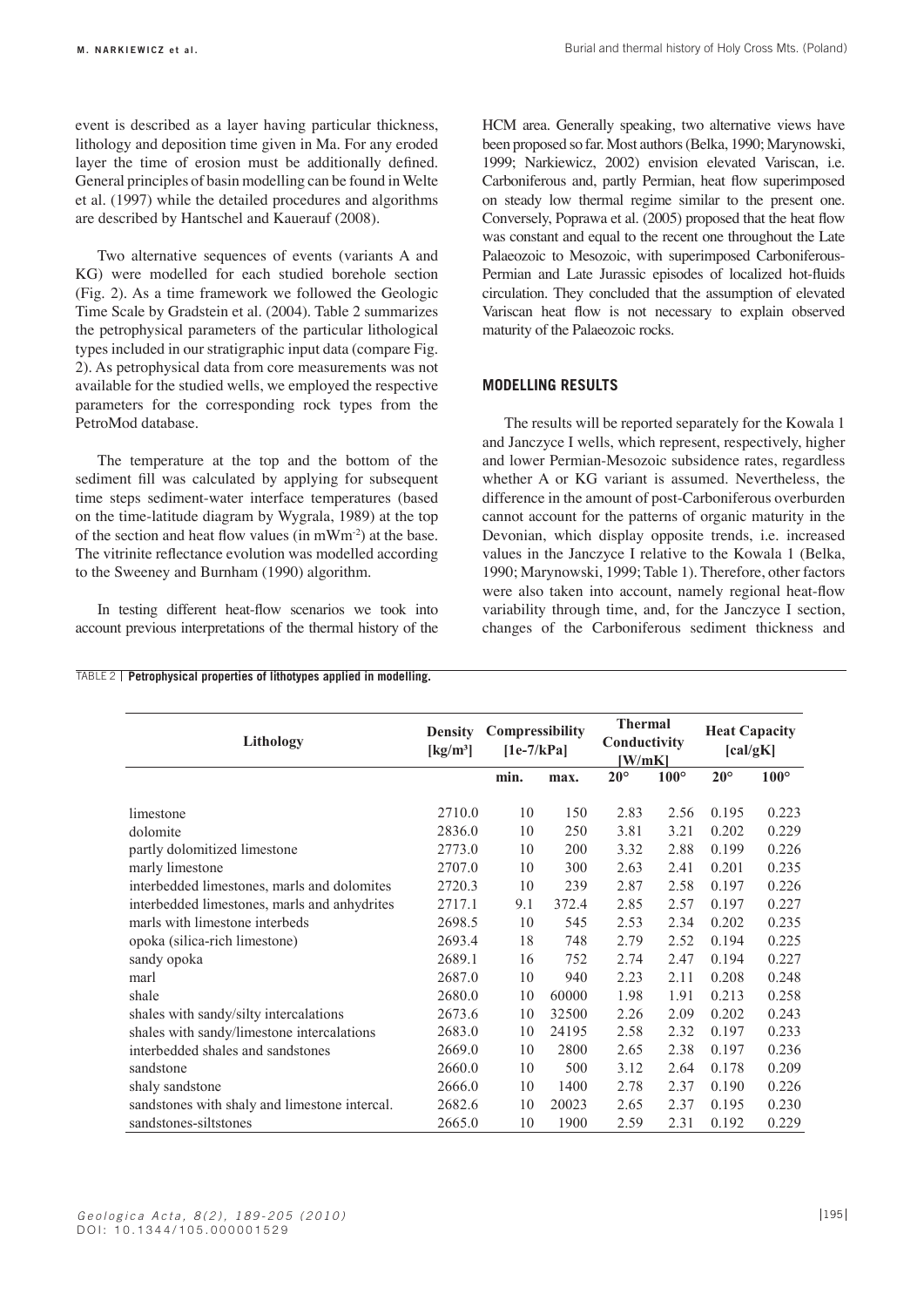Variscan erosion magnitude. In the further considerations the term "maximum temperatures during burial" (or simply "maximum temperatures") will refer to the lowermost calibrated unit, i.e. to the Eifelian strata. For a better understanding of our modelling approach the results are summarized in Table 3.

## **Kowala 1**

When variant KG is assumed, the application of constant present heat-flow values causes a large misfit between the modelled curve and reflectance data (Fig. 3A, curve c). A good fit is obtained after assuming heat flow values lowered relative to the present ones by ca. 10-15 mWm<sup>-2</sup> i.e. to 30-35 mWm-2 (Fig. 3A, curve a). An elevated Variscan heat flow is not necessary to obtain a good degree of consistency between calibration data and the calculated VR curve. However, the above modelling scenarios are tolerant to a Variscan heat flow elevated to values up to  $80 \text{ mWm}^2$  (Fig. 3A, curve d).

For variant A application of constant present heat flow values provides a better agreement between the modelled curve and reflectance data (Fig. 3B, curve b). A good fit is obtained after assuming heat-flow values lowered relative

|  |  | TABLE 3   Summary of modelling results for different variants of restored stratigraphy in studied wells, and for different heat flow scenarios. |  |
|--|--|-------------------------------------------------------------------------------------------------------------------------------------------------|--|
|  |  |                                                                                                                                                 |  |

| Well                                                            | Variant | Parameters                                       | Results                                                                             |                     |  |  |
|-----------------------------------------------------------------|---------|--------------------------------------------------|-------------------------------------------------------------------------------------|---------------------|--|--|
|                                                                 | KG      | Constant, present $HF \sim 45$                   | Misfit                                                                              | Fig. 3A, curve c    |  |  |
|                                                                 |         | Constant, lowered HF 30-35                       | Best fit                                                                            | Fig. 3A, curves a,b |  |  |
| Kowala 1                                                        |         | <b>Elevated Variscan HF</b>                      | Good fit until Variscan HF reaches 80                                               | Fig. 3A, curve d    |  |  |
|                                                                 |         | Lowered "background" HF 30-35                    |                                                                                     |                     |  |  |
|                                                                 | А       | Constant, present day HF $\sim$ 45               | Good fit                                                                            | Fig. 3B, curve b    |  |  |
|                                                                 |         | Constant, slightly lowered HF 40                 | Best fit                                                                            | Fig. 3B, curve a    |  |  |
|                                                                 |         | <b>Elevated Variscan HF</b>                      | Good fit until Variscan HF reaches 90                                               | Fig. 3B, curve c    |  |  |
|                                                                 |         | Slightly lowered "background" HF 40              |                                                                                     |                     |  |  |
|                                                                 | KG      | Constant, present day HF $\sim$ 50               | Misfit                                                                              | Fig. 7A, curve b    |  |  |
|                                                                 |         | Constant, slightly lowered HF 45                 | Good fit                                                                            | Fig. 7A, curve a    |  |  |
|                                                                 |         | Elevated Variscan HF 70                          | Best fit                                                                            | Fig. 7A, curve c    |  |  |
| Janczyce I: "basic"<br>model                                    |         | Slightly lowered "background" HF 45              |                                                                                     |                     |  |  |
|                                                                 | А       | Constant, present day HF ~50                     | Misfit                                                                              | Fig. 7B, curve a    |  |  |
|                                                                 |         | Elevated Variscan HF 80                          | Best fit                                                                            | Fig. 7B, curve b    |  |  |
|                                                                 |         | Present day "background" $HF \sim 50$            |                                                                                     |                     |  |  |
|                                                                 | KG      | Thickness of L. Carboniferous reduced by 450 m   | Good fit                                                                            |                     |  |  |
|                                                                 |         | Constant, present day HF $\sim$ 50               |                                                                                     |                     |  |  |
|                                                                 |         | Thickness of L. Carboniferous reduced by 450 m   | Best fit                                                                            |                     |  |  |
|                                                                 |         | Elevated Variscan HF 90                          |                                                                                     |                     |  |  |
|                                                                 |         | Present day "background" HF ~ 50                 |                                                                                     |                     |  |  |
|                                                                 |         | Thickness of L. Carboniferous increased          | Unrealistically low HF must be assumed to obtain satisfactory<br>fit between curves |                     |  |  |
|                                                                 | А       | Thickness of L. Carboniferous reduced            | Unrealistically high Variscan HF must be assumed to obtain                          |                     |  |  |
|                                                                 |         | Constant, present day HF $\sim$ 50               | satisfactory fit between curves                                                     |                     |  |  |
|                                                                 |         | Thickness of L. Carboniferous increased by 450 m | Best fit                                                                            | Fig. 10, curve a    |  |  |
| erosion                                                         |         | Constant, present day HF $\sim$ 50               |                                                                                     |                     |  |  |
|                                                                 |         | Thickness of L. Carboniferous increased by 450 m | Misfit                                                                              | Fig. 10, curve b    |  |  |
|                                                                 |         | Slightly elevated Variscan HF 70                 |                                                                                     |                     |  |  |
| Janczyce I: changing Lower Carboniferous thickness and Variscan |         | Present day "background" $HF \sim 50$            |                                                                                     |                     |  |  |
|                                                                 |         | Thickness of L. Carboniferous increased by 450 m | Misfit                                                                              | Fig. 12, curve a    |  |  |
|                                                                 |         | Variscan erosion of 600 m                        |                                                                                     |                     |  |  |
|                                                                 |         | Constant, present day HF $\sim$ 50               |                                                                                     |                     |  |  |
|                                                                 |         | Thickness of L. Carboniferous increased by 450 m | Good fit                                                                            | Fig. 12, curve b    |  |  |
|                                                                 |         | Variscan erosion of 600 m                        |                                                                                     |                     |  |  |
|                                                                 |         | Elevated Variscan HF 75                          |                                                                                     |                     |  |  |
|                                                                 |         | Present day "background" $HF \sim 50$            |                                                                                     |                     |  |  |

Abbreviation: HF - heat flow (given in mW  $m<sup>-2</sup>$ )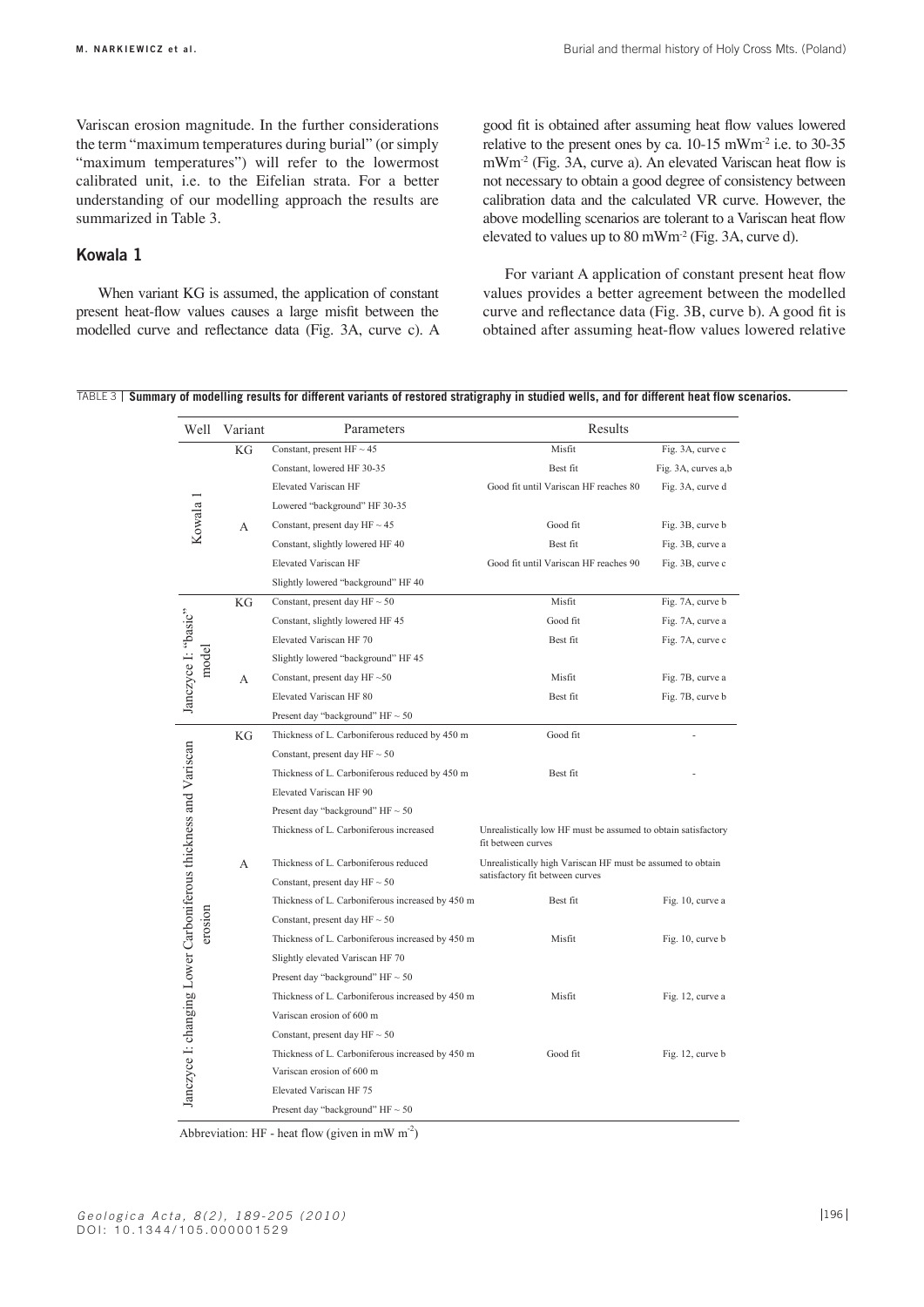to the present ones by ca. 5 mWm<sup>-2</sup> i.e. to 40 mWm<sup>-2</sup> (Fig. 3B, curve a). As in the variant KG, an elevated Variscan heat flow is not necessary to achieve a good correspondence with calibration data. However, the above modelling scenarios are tolerant to a Variscan heat flow elevated to values up to 90 mWm<sup>-2</sup> (Fig. 3B, curve c).

The time-temperature distribution in the burial graphs demonstrates that both in the A and KG best-fit models assuming lowered constant heat flow, the maximum temperatures (ca.  $90 °C$ ) are attained during the Late Cretaceous (Fig. 4A,B). The respective temperatures during the maximum Variscan burial (Viséan) are  $55^{\circ}$ C (KG) and  $50^{\circ}$ C (A). When the "permissible" elevated Variscan heat flow is applied  $(80 \text{ mWm}^{-2})$ , the Carboniferous temperatures are considerably higher, reaching ca. 95  $\degree$ C in both cases (variant A - Fig. 4C).

## **Janczyce I: "basic" model**

The "basic" model assumes the Lower Carboniferous stratigraphy after Żakowa and Migaszewski (1995) shown in Fig. 2.

In the variant KG application of the constant present heat-flow values leads to modelled VR values that exceed those of the calibration data (Fig. 5A, curve b). To obtain an optimum fit a slightly lower constant heat flow of 45 mWm<sup>2</sup> had to be applied (Fig. 5A, curve a). An even better



**Measured (triangles) versus calculated (curves) vitrinite re-**FIGURE 3**flectance in kowala 1 well for different heat flow histories. a) variant kG. B) variant a**

fit was attained when assuming a Variscan heat flow of 70 mWm<sup>-2</sup> with the background value of 45 mWm<sup>-2</sup> (Fig. 5A, curve c).

In variant A, when applying the constant present heat flow the modelled maturity is too low (Fig. 5B, curve a). In order to obtain the best fit, the Variscan heat flow was elevated to  $80 \text{ mWm}^2$  (Fig. 5B, curve b).

Temperature-burial graphs of the best-fit models show roughly similar time-temperature trends for both variants (Fig. 6). The maximum Carboniferous temperature is slightly higher in A (ca. 140-145 °C) than in KG (135 °C). At the same time the maximum Late Cretaceous temperature shows the opposite trend, i.e. is  $120\text{°C}$  (A) versus  $140\text{°C}$  (KG).

## **Janczyce I: changing Carboniferous thickness and Variscan erosion**

In a separate round of simulations we investigated the sensitivity of our models to changes in the primary thickness of the Lower Carboniferous and to an increased magnitude of the Variscan erosion, given that both variables are rather poorly constrained by the field data.

In the case of variant KG, reduction of Lower Carboniferous sediment-thickness by 450 metres (ca. 50 %) gives a good fit with VR data, which becomes even better when applying a considerably elevated Variscan heat flow of 90 mWm-2.

For variant A, a reduced thickness causes even a larger misfit than under assumption of both "basic" Carboniferous stratigraphy and present heat flow values (compare curve a in Fig. 5B). A rather unrealistically high Variscan heat flow has to be assumed to achieve a better fit in that case. The assumption of the Viséan strata thicker by 450 m (and therefore the entire Lower Carboniferous attaining 1290 m) gives a very good fit in the variant A, under conditions of the constant present heat flow (Fig. 7, curve a). However, such an assumption excludes the possibility of even slightly elevated Variscan heat flow (to 70 mWm-2) the application of which leads to a considerable misfit (Fig. 7, curve b). Moreover, it should be noted that 450 m of additional thickness assumed appears a maximum value as further thickness increase causes a significant change towards larger modelled reflectance values. To counterbalance this increase unrealistically low heat flow values would have to be applied. The best-fit model for the variant A (Fig. 7, curve a) implies that the maximum Carboniferous temperatures are 110- 115 °C and therefore much lower than 135 °C calculated for the Late Cretaceous (Fig. 8).

A good fit may be achieved for the variant A when assuming increased Lower Carboniferous thickness and, at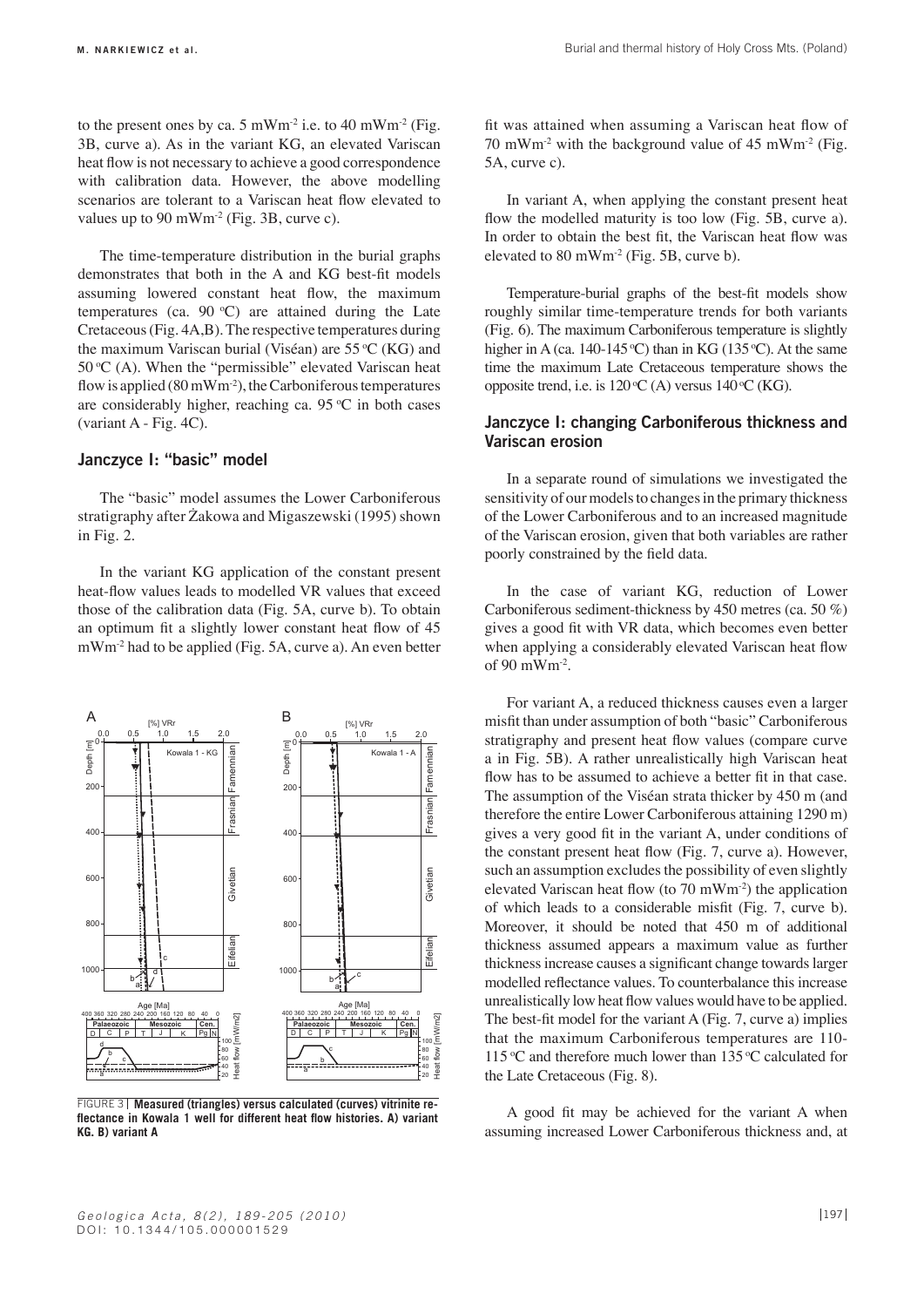the same time, 600 metres of Variscan erosion instead of 100 m as in the "basic" model (see above). However, in that case a Variscan heat flow elevated to 75 mWm-2 is required (Fig. 9, curve b). The agreement is comparable or even slightly better than in the case of the "basic" model assuming Variscan heat flow elevated to 80 mWm<sup>-2</sup>. The difference between both models with respect to time-temperature distribution is also negligible (compare burial graphs in Figs. 6B and 10). They both show maximum Carboniferous burial temperatures close to  $140 °C$  whereas the maximum Late Cretaceous Narkiewicz�et�al.,�Fig.�4�-�revised



**Burial graphs of kowala 1 well. a) variant kG, constant con-**FIGURE 4**siderably lowered heat flow (curve a in Fig. 3a). B) variant a, constant slightly lowered heat flow (curve a in Fig. 3B). C) variant a, elevated Variscan heat flow (curve c in Fig. 3B). eifel.= eifelian, Giv.= Givetian, Fras.= Frasnian, Fam.= Famennian.**

temperatures are lower, and reach  $110\,^{\circ}\text{C}$  in the case of the "more sediment-more erosion" model (Fig. 10).

## **DisCUssioN**

## **Elevated Variscan heat flow or larger eroded Carboniferous thickness?**

Fig. 11 shows patterns of thermal maturity in the Devonian and Triassic based on vitrinite reflectance (Marynowski, 1999) and conodont colour alteration index (Belka, 1990; Narkiewicz and Malec, 2005). Although the Devonian patterns based on two indices do not strictly correspond to each other, they nevertheless show that the highest maturity (VR 1.25%; CAI 2.5-3.5) is found along the belt bordering the Holy Cross Fault from the south. Both VR and CAI gradually decrease southwards towards the minimum values of 0.50-0.65% (VR) and CAI 1 (Fig. 11). At the same time the Triassic (mainly Muschelkalk) data reveal a uniform maturity around 0.60% and CAI 1. Such a distribution led Belka (1990) and Marynowski (1999) to conclude that the thermal maturity of the Devonian-Carboniferous organic matter was attained before the Middle Triassic and most probably before the Late Carboniferous Variscan uplift. Moreover, Belka (1990) invoked an elevated Variscan heat flow with the geothermal gradient for the uppermost crust 2-3 times greater than the present-day one. Based on the distribution of vitrinite reflectance values with depth in the Kowala 1 and Janczyce I wells Marynowski (1999) interpreted that the latter section records influence of the Variscan palaeothermal anomaly associated with the Holy Cross Fault.

A different interpretation was presented by Poprawa et al. (2005) who concluded that the present-day maturity was attained during the Late Jurassic or, less probably, the Late Cretaceous. However, their conclusion is contradicted by the uniformly low organic maturity in the Triassic superimposed on a more complex pattern observed in the Devonian (Fig. 11). The reason for the apparent discrepancy between the regional maturity patterns and the results of the studies by Poprawa et al. (2005) may be due to the nature of their stratigraphic and maturity data. Their input data is compiled into "synthetic sections" representing areas tens of kilometres across and tied neither to actual field data nor to sources of information on the restored sediment thicknesses. Therefore, both stratigraphic and maturity data may be somehow incoherent.

The above discussion points to the fact that the thermal maturity of the Devonian-Carboniferous strata was largely attained before their erosion in the Late Carboniferous to Early Permian (see also Marynowski et al., 2002). Nevertheless, the significance of a possible thermal Variscan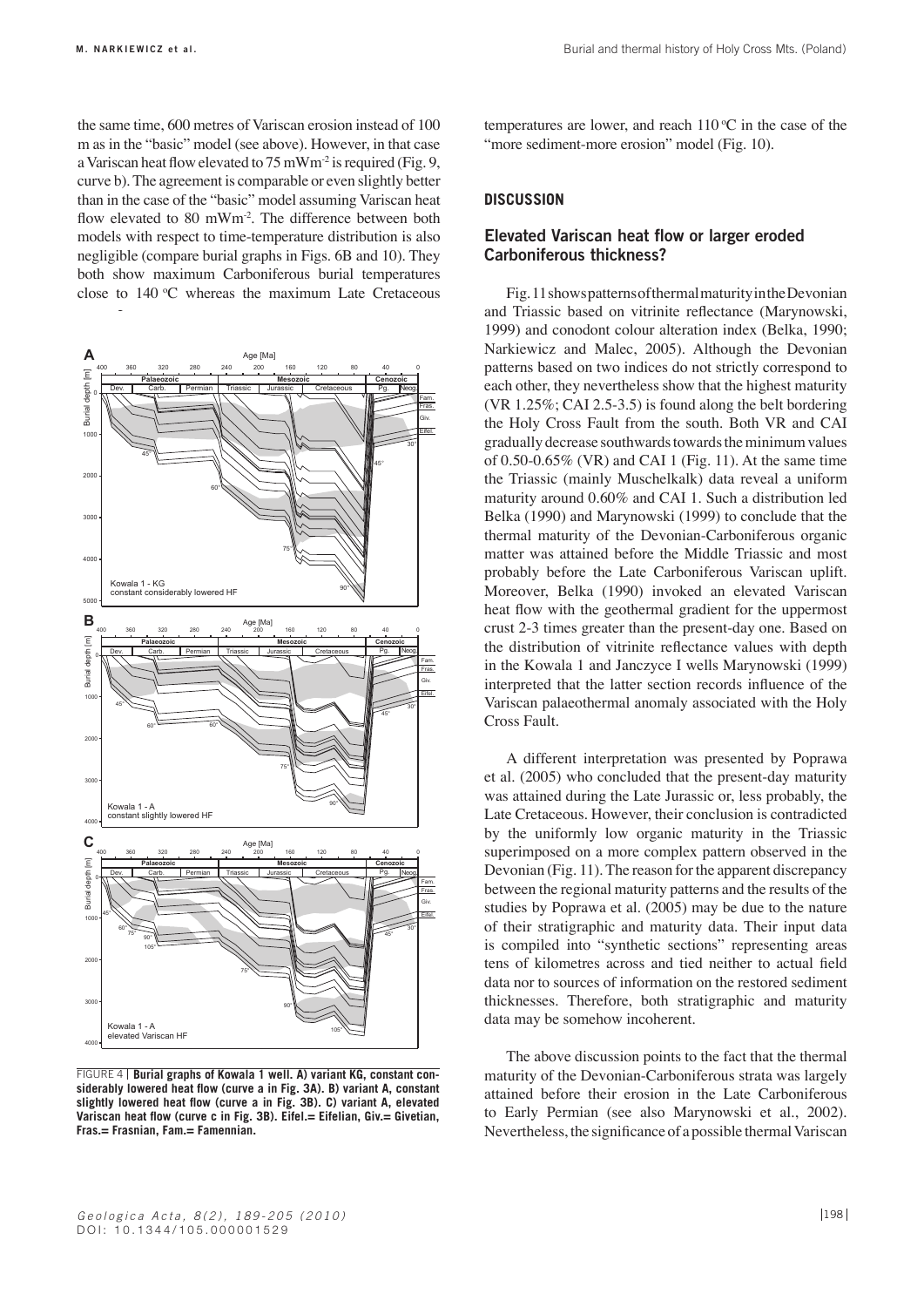

**Measured (triangles) versus calculated (curves) vitrinite re-**FIGURE 5**flectance in Janczyce i well for different heat flow histories. a) variant kG. B) variant a.**

anomaly as the main controlling factor is less apparent. Clearly, the increase of vitrinite reflectance with depth is only at about 0.3% per km, which is a moderate value (see Tab. 1). High heat flow during times of maximum temperature would, however, lead to an increase of the maturity gradient (e.g. Littke et al., 1994; Senglaub et al., 2006). This is not visible in the data. Present modelling results demonstrate that the lateral changes in the primary distribution of the Lower Carboniferous thickness provide a viable alternative explanation especially when assuming scenario A of the lesser Permian-Mesozoic burial. In view of sparse stratigraphic data available, it is probable that the primary thickness of the Lower Carboniferous clastics could have attained in places up to 1200 to 1300 metres. The presently measured thicknesses may be considerably lower than primary ones due to prolonged erosion in the Late Carboniferous to Early Permian. According to our results, even a moderate thickness increase (less than 500 m) leads to a very good fit with the empirical maturity data, particularly if we assume a larger Variscan erosion magnitude. The high sensitivity of the model to increased Lower Carboniferous thickness results partly from the predominantly shalysilty lithology with a considerable contribution of black shales. Small thermal conductivity of such sediments (Table 2) promotes an insulating effect thus leading to elevated thermal maturities in the underlying Devonian rocks. Similar mechanism was described by Cercone et al. (1996) for the Appalachian Basin.

Although the organic maturity pattern does not necessarily indicate an elevated Variscan heat flow, several lines of evidence support the hypothesis of a thermal anomaly during the Carboniferous to Permian times:

1) Hydrothermal sulphide (copper-polymetalic) mi– neralization is associated particularly with the Devonian carbonates mainly from the western HCM area, and ascribed to the Variscan (pre-Permian) stage of metallogenic development (Rubinowski, 1971).

2) Migaszewski et al. (1996) described widespread lowhydrothermal (50-80 °C) calcite mineralization and associated hydrothermal karst dated as Permian (Lewandowski, 1999).

3) Pervasive mesogenetic dolomitization of the Middle to Upper Devonian carbonate platform is attributed to subsurface circulation of hot mineralized fluids (80- 120 °C) during the Carboniferous but preceding the Late Westphalian inversion (Narkiewicz, 1990; Narkiewicz et al., 2006). The secondary dolomites attain the maximum thickness of several hundred metres in a zone of increased thermal maturity south of the Holy Cross Fault.

4) Remagnetization of an Early Permian age is widespread in the Devonian carbonates displaying elevated thermal maturity. It is interpreted in terms of thermochemical processes related to cooling of a regional fluid circulation system (Grabowski et al., 2006).

The cited regional evidence supports the concept of an elevated heat flow that existed during the Late Carboniferous, and perhaps also in the Early Permian in the HCM area. Therefore, we conclude that the presently observed pattern of maturity of the Devonian in a belt south of the Holy Cross Fault (Fig. 11) most probably resulted from two independent factors acting in concert: 1) a primary thickness of the Lower Carboniferous higher by ca. 500 m relative to previous estimates, and 2) an elevated heat flow on the order of 70-80 mWm-2. Higher primary thickness and more elevated heat flow appear to affect the results of the present modelling to an unacceptable extent. The modelled level of the Variscan heat flow is not unusually high if we take into account that the present heat flow ranges up to 90 mWm<sup>-2</sup> in a tectonically stable area of SW Poland (Karwasiecka and Bruszewska, 1997; Królikowski, 2006). Heat flows calculated for Variscan Ruhr Basin and Rhenish Massif in Germany have been calculated to range from 60 to 80 mWm-2 (Büker et al., 1995; Littke et al., 2000), roughly the level that we interpret for the Holy Cross Mts.

The manifestations of an increased Late Carboniferous-Early Permian heat flow in the region of south-eastern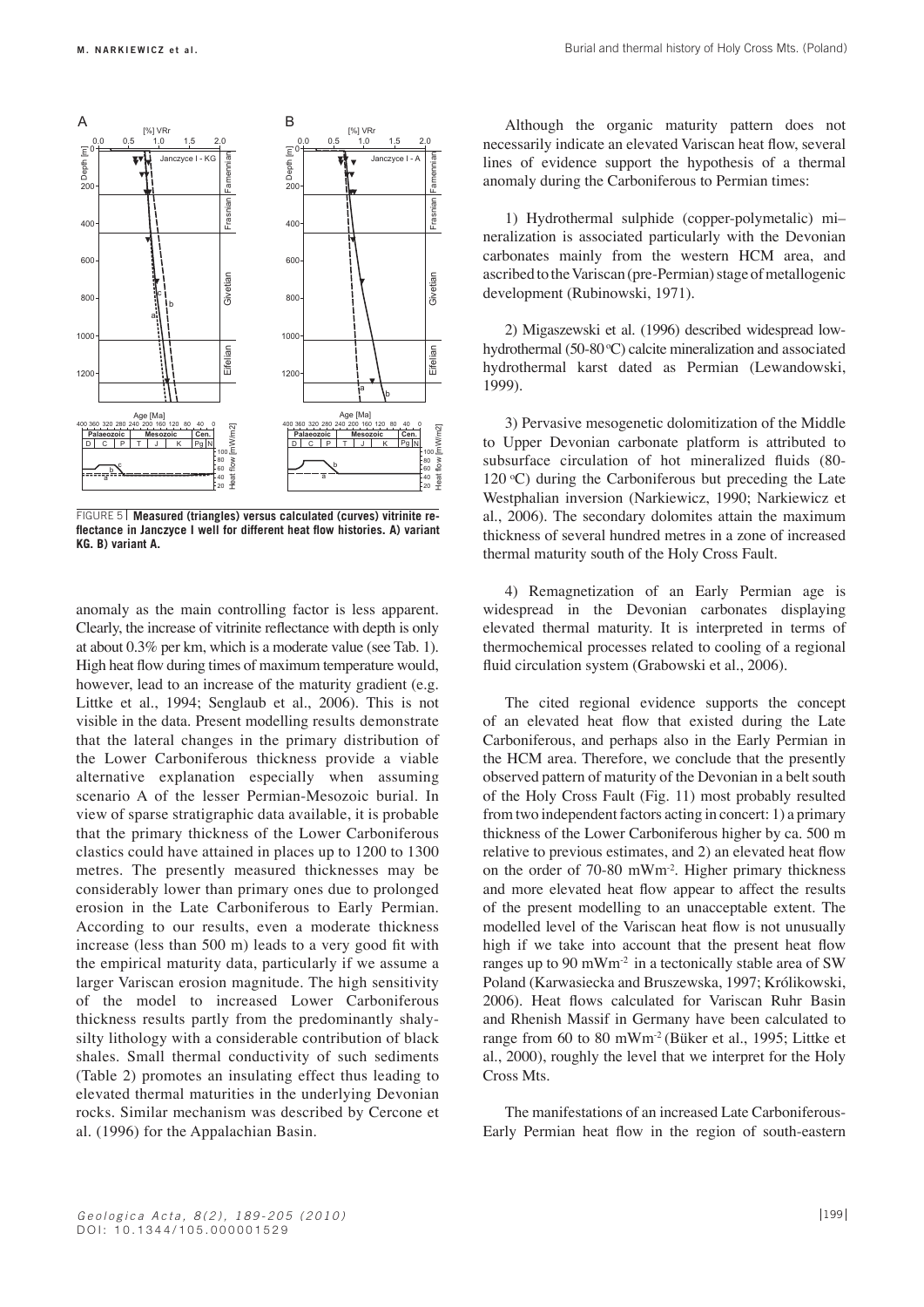

**Burial graphs of Janczyce i well. a) variant kG, elevated Var-**FIGURE 6 **iscan heat flow (curve c in Fig. 5a). B) variant a, elevated Variscan heat flow (curve b in Fig. 5B). other explanations - see Fig. 4.**

Mid-Polish Trough/Swell suggest that the high thermal regime was connected not exclusively with the areas of intense Stephanian-early Permian (305-290 Ma) magmatism known from the Variscan Orogen and its northern foreland including western Poland (recently summarized by Timmerman, 2008). The elevated Variscan heat flow apparently influenced also broad regions to the east, reaching as far as the Teisseyre-Tornquist Zone and probably even including a marginal (Lublin) part of the East European Craton (cf. Majorowicz et al., 1984).

The assumption of an elevated Variscan heat flow together with larger Carboniferous thickness appeared necessary to obtain a better fit with empirical data only in the case of the Janczyce I section. However, it should be stressed that the higher heat-flow values may be incorporated also in the Kowala 1 modelling (see above), although for the KG scenario this requires assuming a very low Mesozoic heat flow of 30 mWm-2. The bestfit models of both scenarios, without elevated Variscan heat flow assumed, show remarkably low maximum

burial temperatures (on the order of  $50^{\circ}$ C) for the entire Carboniferous-Permian time interval in the Kowala 1 borehole.

## **Permian-Mesozoic burial depth and magnitude of ensuing inversion**

The variant KG of the Permian-Mesozoic geohistory, assuming a thicker post-Carboniferous sedimentary cover and larger magnitude of the latest Cretaceous-Paleogene inversion, generally requires a heat flow regime lower then the present one in order to fit the calibration data. In this scenario increasing either Variscan heat flow or primary Carboniferous thickness (or both) will move the modelled vitrinite reflectance curve towards higher values, thus increasing the misfit. This is particularly true for the Kowala 1 section (Fig. 3A) in which the organic  $\frac{1}{\text{Fam}}$  maturity of the Devonian is lower while the Permian-Mesozoic overburden has been as high or higher than in the Janczyce I section (Fig. 2). To obtain a satisfactory fit with the calibration data the heat flow has to be lowered to



**Measured (triangles) versus calculated (curves) vitrinite re-**FIGURE 7**flectance in Janczyce i well for different heat flow histories - variant a assuming thicker Lower Carboniferous.**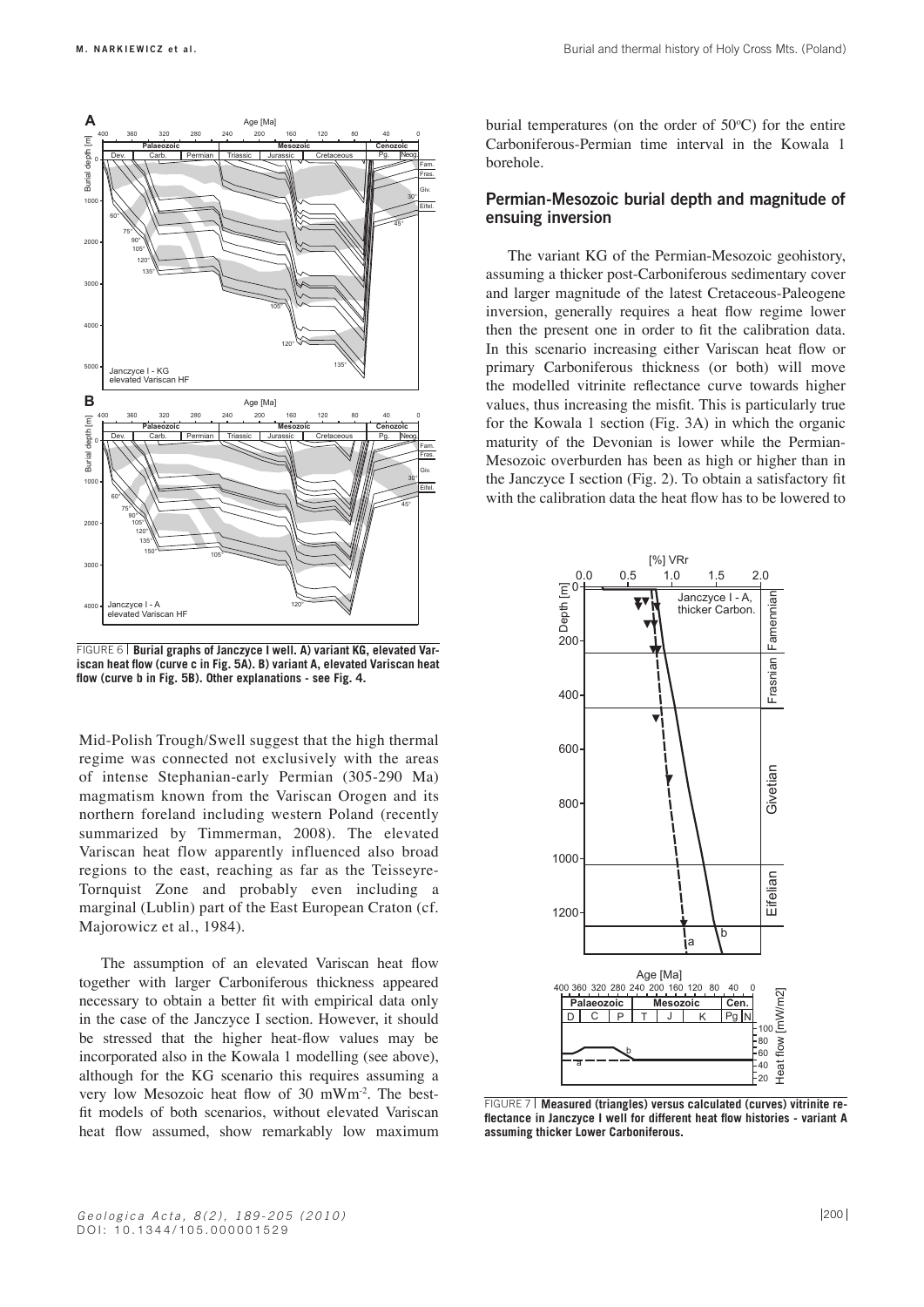

FIGURE 8 | **Burial graph of Janczyce I well, variant A assuming thicker Lower Carboniferous and constant present heat flow (curve a in Fig. 7). other explanations - see Fig. 4.**



**Measured (triangles) versus calculated (curves) vitrinite re-**FIGURE 9 **flectance in Janczyce i well for different heat flow histories - variant a assuming thicker Lower Carboniferous and significant Variscan erosion.**

30-35 mWm-2 which is considerably less then the presentday value.

We conclude that, based on the Kowala 1 section, variant A is more acceptable than variant KG, which means that the total Permian-Mesozoic subsidence and ensuing inversion were lower than those assumed by scenario KG. This further implies that the Late Cretaceous-Paleogene inversion probably started earlier than in late Maastrichtian, presumably in the Santonian. These conclusions are similar to the results of modelling in the Pomeranian (NW) segment the MPS (Resak et al., 2008). According to these authors, the total Upper Cretaceous thickness ranged to 200-300 metres as compared to 400-550 m in our variant A. The inversion in NW Poland most probably started in the late Turonian or Coniacian, i.e. slightly earlier than implied by the interpretation of Dadlez et al. (1998) for the HCM area. It should be noted, however, that recent seismostratigraphic interpretations by Krzywiec (2007) also point to the ?Turonian-Coniacian onset of inversion processes in the Holy Cross Mts. area as well.

The results of the modelling of the Janczyce I borehole are less conclusive with respect to the validity of either variant. Here, in contrast to Kowala 1, the higher levels of organic maturity in the Devonian do not require drastic reductions in the Mesozoic heat flow, because the present level of organic maturity was already almost reached in the Late Carboniferous/Early Permian and not overwhelmed by later Cretaceous maturation as in the case of Kowala 1. However, high rates of the Permian-Mesozoic subsidence asssumed by the KG variant limit the possibility to include an elevated Variscan heat flow - in fact a maximum value of only  $70 \text{ mWm}^2$  would be in accordance with scenario KG in this case. In the Kowala 1 section much lower calculated maximum burial temperatures for the Carboniferous-Permian are consistent with both lower organic maturity



FIGURE 10 | Burial graph of Janczyce I well, variant A assuming ele**vated Variscan heat flow, thicker Lower Carboniferous and significant Variscan erosion (curve b in Fig. 9). other explanations - see Fig. 4.**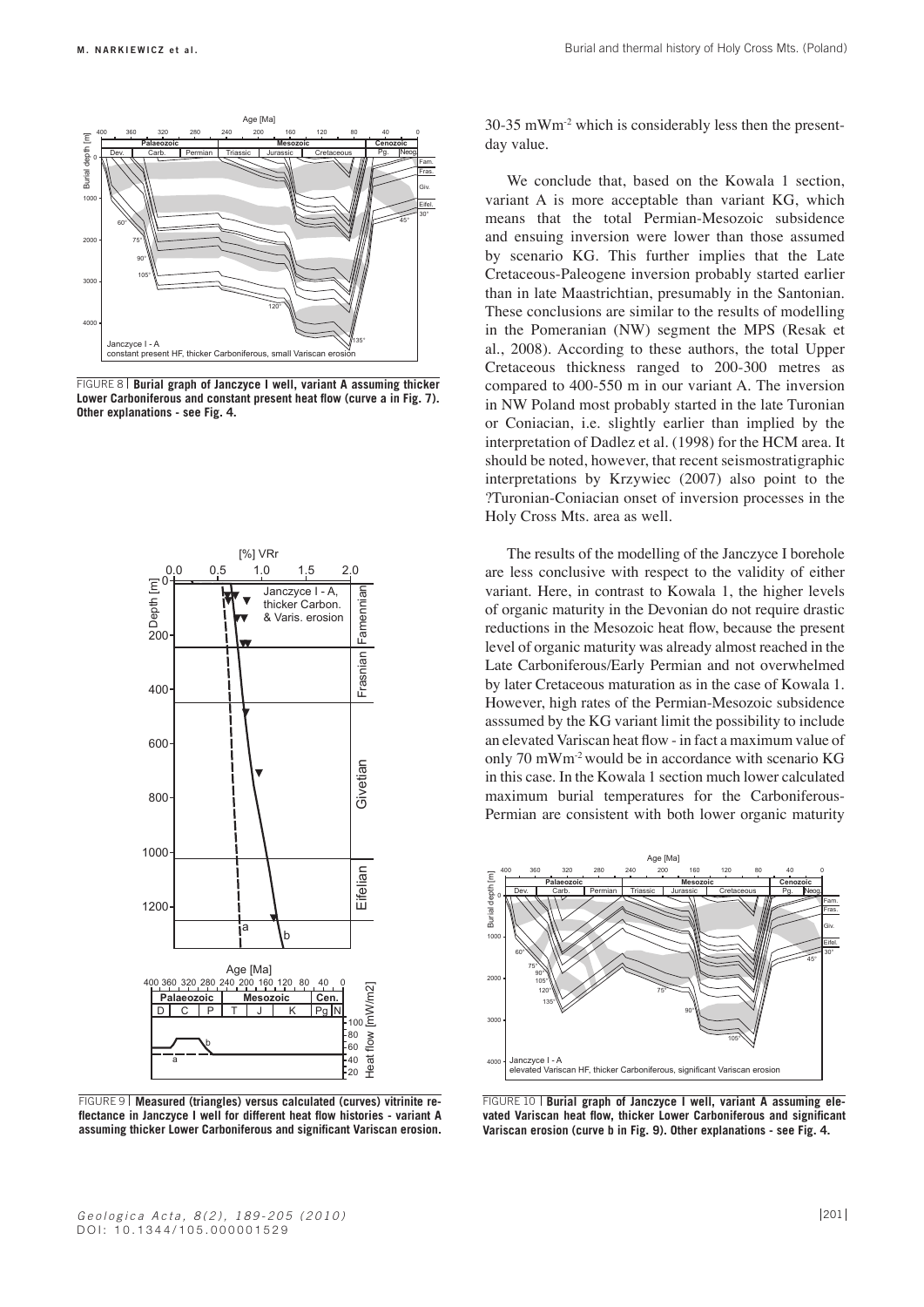



and other geological evidence indicating a cooler thermal regime (dolomitization, palaeomagnetic data).

## **CoNCLUsioNs**

The burial-thermal modelling of two investigated boreholesections in the Holy Cross Mountains demonstrates that the present maturity of the organic matter in the Devonian was controlled by several independent factors.

Two investigated, alternative variants of the post-Carboniferous geohistory, assuming different thicknesses of the eroded sedimentary section and varying magnitude of the Late Cretaceous-Paleogene inversion, satisfy the requirements of the thermalburial models, although with different additional assumptions. For variant KG, which implies thicker Permian-Mesozoic units and higher inversion magnitude (Kutek and Głazek, 1972), these assumptions include lowering of the heat flow down to hardly acceptable values (Kowala 1) or lead to limited possibility of incorporating elevated Variscan heat flow and(or) increased Carboniferous thickness (Janczyce I). Variant A (Dadlez et al., 1998), on the other hand, allows more realistic assumptions regarding heat flow development through time, including an ample possibility to incorporate elevated Variscan heat flow.

The modelling results are consistent with the assumption of a moderate to slightly elevated Variscan (Carboniferous-Early Permian) heat flow on the order of 70-80 mWm-2, particularly in an elongated zone south of the Holy Cross Fault. The hotter thermal regime is further confirmed by several regional evidences, including mineralization, mesogenetic dolomitization, hydrothermal karst and thermochemical remagnetization. The regional data, supported by the present modelling results, indicate that the Late Carboniferous-Early Permian high-thermal regime extended beyond the area of late Variscan magmatism in Central Europe. The localised zones of elevated heat flow may have been controlled by intermittently reactivated crustal discontinuities such as the Holy Cross Fault, reaching eastwards as far as the TTZ and marginal parts of of the East European Craton.

It seems likely that increased organic thermal maturity in the Devonian was at least partly the result of an increased Carboniferous sediment thickness. Previously interpreted thicknesses could have been underestimated by up to 500 m. This "additional" thickness could have been eroded during the Late Carboniferous to Early Permian. The insulating effect of the Carboniferous overburden on the Devonian maturity was enhanced by the predominantly shaly-silty lithology.

The acceptance of the variant A (Dadlez et al., 1998) implies that the total Permian-Mesozoic burial in the Holy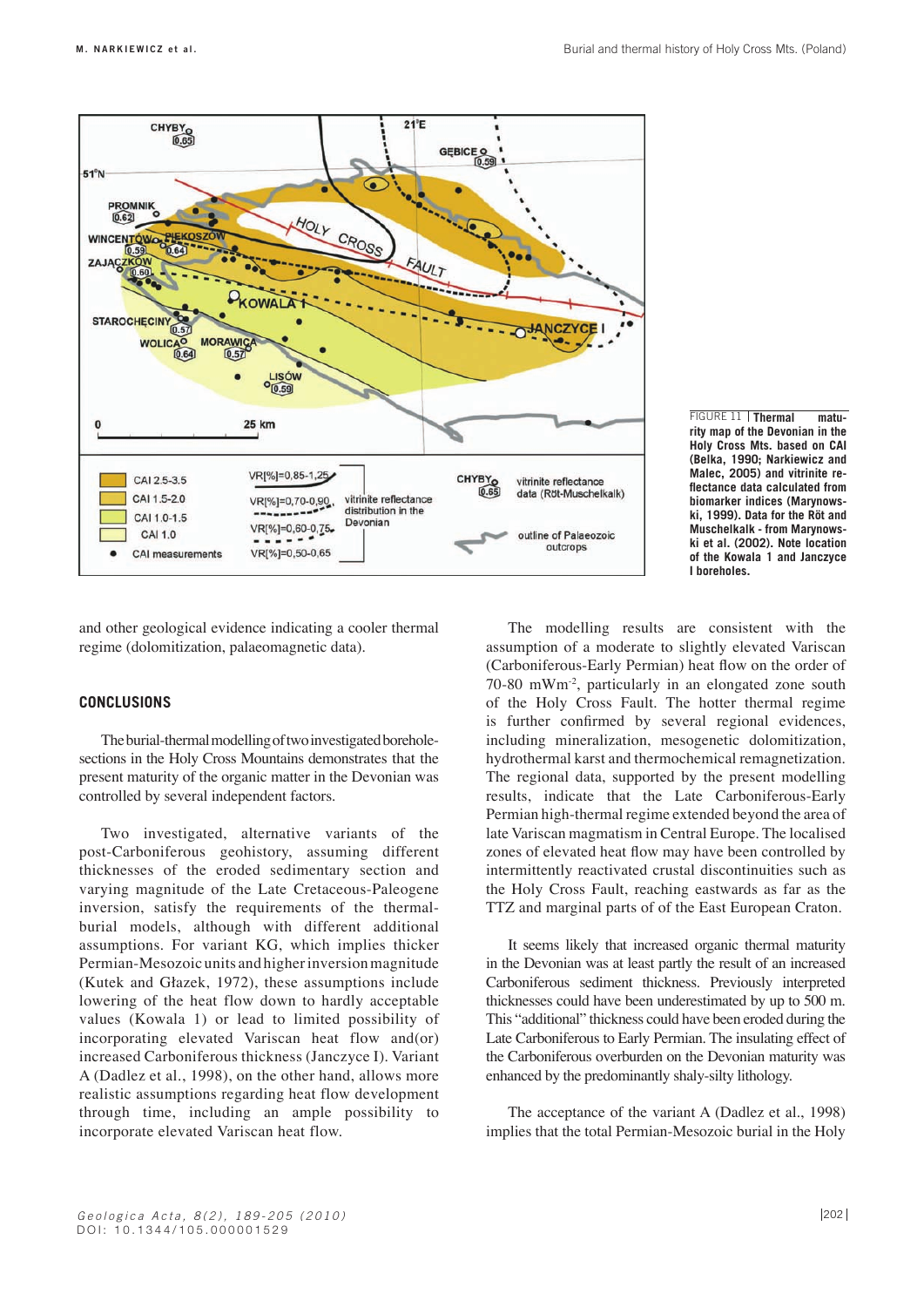Cross Mts. area was on the order of 2000-2500 metres rather than 3000-3500 metres proposed by Kutek and Głazek (1972). Upper Cretaceous thickness could have been 400 to 500 m instead of ca. 1000 m, whereas the latest Cretaceous-Paleogene inversion more likely started earlier, in the Santonian, and not in the late Maastrichtian. This timing of inversion would be identical (within the limits of resolution) with the start of inversion of Variscan massifs and Mesozoic basins such as the Lower Saxony Basin further west (Senglaub et al., 2005; Senglaub et al., 2006; Petmecky et al., 1999; Voigt et al., 2009).

## **ACKNOWLEDGMENTS**

Marta Wróblewska (PGI Warszawa) is acknowledged for providing interpolated values of the present heat flow. Susanne Nelskamp (RWTH Aachen) kindly assisted us with the modelling procedures. We are grateful to Dr. William Cavazza (University of Bologna) and two anonymous reviewers for their insightful and constructive remarks.

#### **REFERENCES**

- Belka, Z., 1990. Thermal maturation and burial history from conodont colour alteration data, Holy Cross Mountains, Poland. Courier Forschungs-Institut Senckenberg, 118, 241-251.
- Belka, Z., Skompski, S., Soboń-Podgórska, J., 1996. Reconstruction of a lost carbonate platform on the shelf of Fennosarmatia: evidence from Viséan polymictic debrites, Holy Cross Mountains, Poland. In: Strogen, P., Somerville, I.D., Jones, G.L. (eds.). Recent advances in Lower Carboniferous geology. Geological Society of London, 107(Special Publication), 315-329.
- Belka, Z., Valverde-Vaquero, P., Dörr, W., Ahrendt, H., Wemmer, K., Franke, W., Schäfer, J., 2002. Accretion of first Gondwanaderived terranes at the margin of Baltica. In: Winchester, J.A., Pharaoh, T.C., Verniers J. (eds.). Palaeozoic amalgamation of Central Europe. Geological Society of London, 201(Special Publication), 19-36.
- Büker, C., Littke, R., Welte, D.H., 1995. Simulation der thermischen Geschichte abgewickelter Profile durch das Rhenoherzynikum. Terra Nostra, 95, 17-21.
- Cercone, K.R., Deming, D., Pollack, H.N., 1996. Insulating effect of coals and black shales in the Appalachian Basin, Western Pennsylvania. Organic Geochemistry, 24, 243-249.
- Dadlez, R., Kowalczewski, Z., Znosko, J., 1994. Some key problems of the pre-Permian tectonics of Poland. Geological Quarterly, 38, 169-189.
- Dadlez, R., Marek, S., 1997. Rozwój basenów permu i mezozoiku. In: Marek, S., Pajchlowa, M. (eds.). The epicontinental Permian and Mesozoic in Poland. Prace Państwowego Instytutu Geologicznego, 153(in Polish with English summary), 403-409.
- Dadlez, R., Narkiewicz, M., Stephenson, R.A., Visser, M.T.M., van Wees, J.D., 1995. Tectonic evolution of the Mid-Polish Trough: modeling implications and significance for central European geology. Tectonophysics, 252, 179-195.
- Dadlez, R., Marek, S., Pokorski, J., 1998. Paleogeographic atlas of epicontinental Permian and Mesozoic in Poland (1:2 500 000). Warszawa, Polish Geological Institute, 7 pp, 75 plates maps and cross-sections.
- Dadlez, R., Marek, S., Pokorski, J., 2000. Geological map of Poland without Cainozoic deposits (1:1 000 000). Polish Geological Institute, Warszawa.
- Głazek, J., Kutek, J., 1976. Post-Variscan geotectonic development of the Holy Cross Mts. area. Guidebook of the 48th Meeting of the Polish Geological Society (in Polish), 14-51.
- Grabowski, J., Narkiewicz, M., Sobień, K., 2006. Thermal controls on the remagnetization of Devonian carbonate rocks in the Kielce region (Holy Cross Mts.). Przegląd Geologiczny, 54 (in Polish with English summary), 895-905.
- Gradstein, F., Ogg, J., Smith, A., 2004. A Geologic Time Scale 2004. Cambridge, New York and Melbourne, Cambridge University Press, 589 pp.
- Hakenberg, M., Świdrowska, J., 1997. Propagation of the south-eastern segment of the Polish Trough connected with bounding fault zones (from Permian to Late Jurassic). Paris, Comptez Rendus Academie des Sciences, 324, 793-803.
- Hakenberg, M., Świdrowska, J., 1998. Evolution of the Holy Cross segment of the Mid-Polish Trough during the Cretaceous. Geological Quarterly, 42, 239-262.
- Hantschel, T., Kauerauf, A.I., 2009. Fundamentals of basin and petroleum systems modelling. Berlin, Springer, 426 pp.
- Jarosiński, M., Poprawa, P., Ziegler, P.A., 2009. Cenozoic dynamic evolution of the Polish Platform. Geological Quarterly, 53, 3-26.
- Jaroszewski, W., 1972. Mesoscopic structural criteria of tectonics of non-orogenic areas: an example from the north-eastern Mesozoic margin of the Świętokrzyskie Mountains. Studia Geologica Polonica, 38 (in Polish with English summary), 9-215.
- Karwasiecka, M., Bruszewska B., 1997. Surface heat flow density in Poland. Central Geological Archive, Warszawa, Polish Geological Institute, unpublished report (in Polish).
- Kowalczewski, Z., Rup, M., 1989. Zechstein rocks of the Góry Świętokrzyskie. Biuletyn Instytutu Geologicznego, 362 (in Polish with English summary), 5-39.
- Królikowski, C., 2006. Crustal-scale complexity of the contact zone between the Palaeozoic Platform and the East-European Craton in the NW Poland. Geological Quarterly, 50, 33-42.
- Krzywiec, P., 2007. Tectonics of the Lublin area (SE Poland) new views based on results of seismic data interpretation. Biuletyn Państwowego Instytutu Geologicznego, 422 (in Polish with English summary), 1-18.
- Krzywiec, P., Gutowski, J., Walaszczyk, I., Wróbel, G., Wybraniec, S., 2009. Tectonostratigraphic model of the Late Creetaceous inversion along the Nowe Miasto-Zawichost Fault Zone, SE Mid-Polish Trough. Geological Quarterly, 53, 27-48.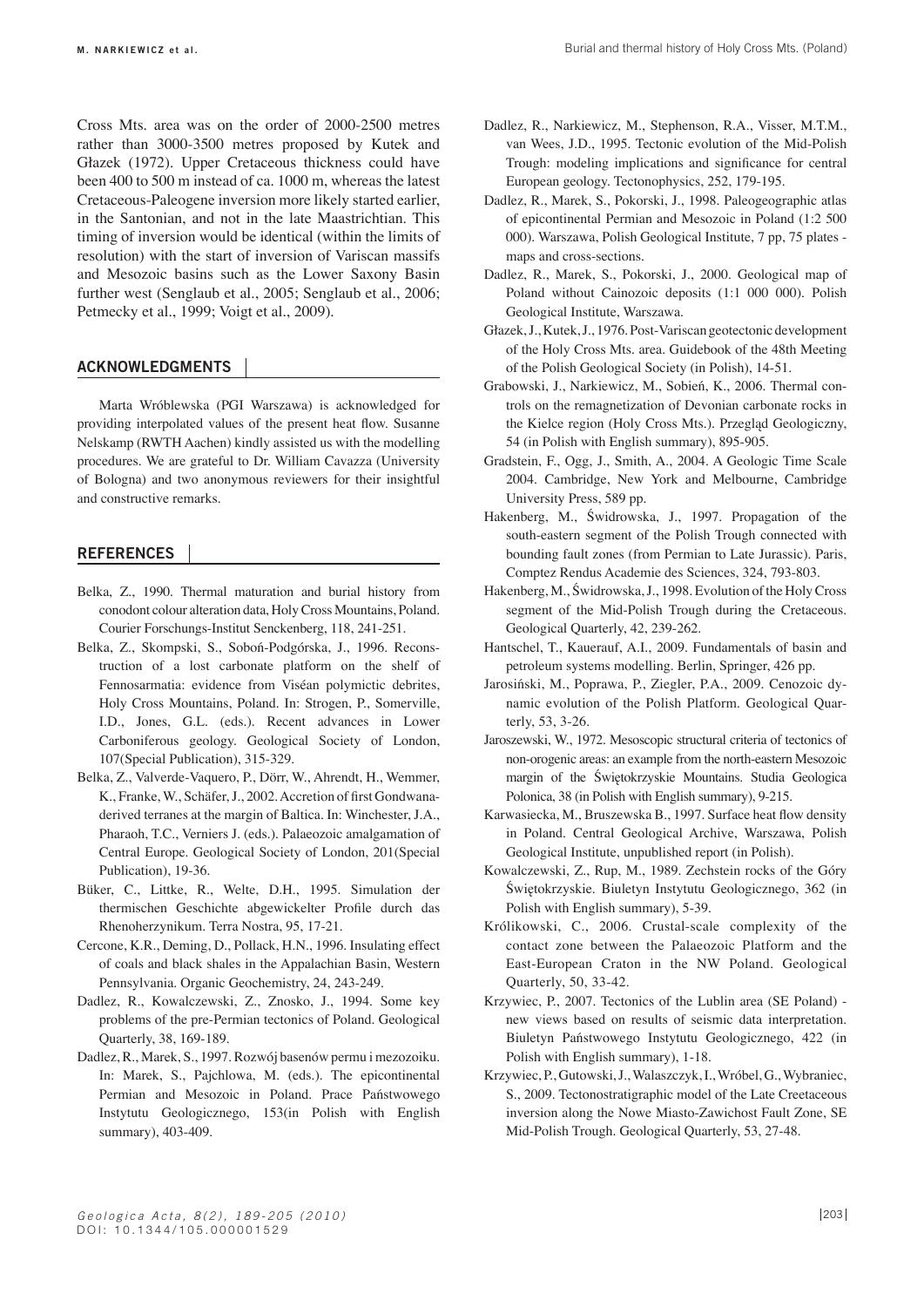- Kutek, J., 2001. The Polish Permo-Mesozoic rift basin. In: Ziegler, P.A., Cavazza, W., Robertson, A.H.F., Crasquin-Soleau, S. (eds.). Peri-Tethys Memoir 6: Peri-Tethyan rift/wrench basins and passive margins. Paris, Mémoires du Museum National d'Histoire Naturelle, 186, 213-236.
- Kutek, J., Głazek, J., 1972. The Holy Cross area, Central Poland, in the Alpine cycle. Acta Geologica Polonica, 22, 603-653.
- Lamarche, J., Swidrowska, J., Bergerat, F., Hakenberg, M., Mansy, J.-L., Wieczorek, J., Stupnicka, E., Dumont, T., 1998. Development and deformation of a Mesozoic basin adjacent to the Teisseyre-Tornquist Zone: The Holy Cross Mountains (Poland). In: Crasquin-Soleau, S., Barrier, E. (eds.). Peri-Tethys Memoir 4: Epicratonic basins of Peri-Tethyan platforms. Paris, Mémoires du Museum National d'Histoire Naturelle, 179, 75-92.
- Lamarche, J., Mansy, J.L., Bergerat, F., Averbuch, O., Hakenberg, M., Lewandowski, M., Stupnicka, E., Świdrowska, J., Wajsprych, B., Wieczorek, J., 1999. Variscan tectonics in the Holy Cross Mountains (Poland) and the role of structural inheritance during Alpine tectonics. Tectonophysics, 313, 171-186.
- Lamarche, J., Lewandowski, M., Mansy, J.-L., Szulczewski, M., 2003a. Partitioning pre-, syn- and post-Variscan deformation in the Holy Cross Mountains, eastern Variscan foreland. In: McCann, T., Saintot, A. (eds.). Tracing tectonic deformations using sedimentary record. Geological Society of London, 208 (Special Publication), 159-184.
- Lamarche, J., Scheck, M., Lewerenz, B., 2003b. Heterogeneous tectonic inversion of the Mid-Polish Trough related to crustal architecture, sedimentary patterns and structural inheritance. Tectonophysics, 373, 75-92.
- Lewandowski, M., 1999. A paleomagnetic study of fracture fills in the Holy Cross Mountains of Central Poland and its application in dating tectonic processes. Geophysical Journal International, 137, 783-792.
- Littke, R., Lückge, A., Büker, C., Sachsenhofer, R.F., Welte, D.H., 1994. A new evaluation of palaeo-heat flows and eroded thicknesses for the Carboniferous Ruhr basin, western Germany. International Journal of Coal Geology, 26, 155-183.
- Littke, R., Büker, C., Hertle, M., Karg, H., Stroetmann-Heinen, V., Oncken, O., 2000. Heat flow evolution, subsidence, and erosion in the Rhenohercynian orogenic wedge of central Europe. In: Franke, W., Haak, V., Oncken, O., Tanner, D. (eds.). Orogenic processes: quantification and modelling in the Variscan Belt. Geological Society of London, 179 (Special Publication), 231-255.
- Majorowicz, J.A., Marek, S., Znosko, J., 1984. Palaeogeothermal gradients by vitrinite reflectance data and their relation to the present geothermal gradient patterns of the Polish Lowland. Tectonophysics, 103, 141-156.
- Marek, S. (ed.), 1988. Paleothickness, facies and paleotectonic maps of the epicontinental Permian and Mesozoic in Poland. Kwartalnik Geologiczny, 32 (in Polish with English summary), 262pp.
- Marek, S., Pajchlowa, M. (eds.), 1997. The epicontinental Permian and Mesozoic in Poland. Prace Państwowego

Instytutu Geologicznego, 153 (in Polish with English summary), 452 pp.

- Marynowski, L., 1998. Degree of thermal alteration of organic matter from the Devonian deposits of the Holy Cross Mountains. Doctoral Thesis(in Polish). Uniwersytet Śląski, 169 pp.
- Marynowski, L., 1999. Thermal maturity of organic matter in Devonian rocks of the Holy Cross Mountains. Przegląd Geologiczny, 47 (in Polish with English summary), 1125- 1129.
- Marynowski, L., Salamon, M., Narkiewicz, M., 2002. Thermal maturity and depositional environments of organic matter in the post-Variscan succession of the Holy Cross Mountains. Geological Quarterly, 46, 25-36.
- Matyja, H., Narkiewicz, M., 1995. Conodont stratigraphy of the Upper Devonian in the Janczyce I borehole section, eastern Holy Cross Mts. Geological Quarterly, 39, 177-206.
- Migaszewski, Z.M., Hałas, S., Durakiewicz, T., 1996. The age and origin of the calcite mineralization in the Holy Cross Mts based on lithologic-petrographic and isotopic evidence (Central Poland). Przegląd Geologiczny, 44 (in Polish with English summary), 275-281.
- Narkiewicz, K., Malec, J., 2005. New conodont CAI database. Przegląd Geologiczny, 53 (in Polish), 33-37.
- Narkiewicz, M., 1990. Mesogenetic dolomitization in the Givetian to Frasnian of the Holy Cross Mountains, Poland. Bulletin of Polish Academy of Sciences, Earth Sciences, 38, 101-110.
- Narkiewicz, M., 1991. Mesogenetic dolomitization processes: an example from the Givetian to Frasnian of the Holy Cross Mountains, Poland. Prace Państwowego Instytutu Geologicznego, 132 (in Polish with English summary), 1-54.
- Narkiewicz, M., 2002. Ordovician through earliest Devonian development of the Holy Cross Mts. (Poland): constraints from subsidence and thermal maturity data. Geological Quarterly, 46, 255-266.
- Narkiewicz, M., 2007. Development and inversion of Devonian and Carboniferous basins in the eastern part of the Variscan foreland (Poland). Geological Quarterly, 51, 231-256.
- Narkiewicz, M., Olkowicz-Paprocka I., 1983. Stratigraphy of the Devonian carbonates in the eastern part of the Góry Świętokrzyskie Mts. Kwartalnik Geologiczny, 27 (in Polish with English summary), 225-256.
- Narkiewicz, M., Racki, G., Skompski, S., Szulczewski, M., 2006. Records of processes and events in the Devonian and Carboniferous of the Holy Cross Mountains. 77th Meeting of the Polish Geological Society, Conference Volume (in Polish), 51-77.
- Nawrocki, J., Dunlap, J., Pecskay, Z., Krzemiński, L., Żylińska, A., Fanning, M., Kozłowski, W., Salwa, S., Szczepanik, Z., Trela, W., 2007. Late Neoproterozoic to Early Palaeozoic palaeogeography of the Holy Cross Mountains (Central Europe): an integrated approach. Journal of the Geological Society, London, 164, 405-423.
- Petmecky, S., Meier, L., Reiser, H., Littke, R., 1999. High thermal maturity in the Lower Saxony Basin: Intrusion or deep burial? Tectonophysics, 304, 317-344.